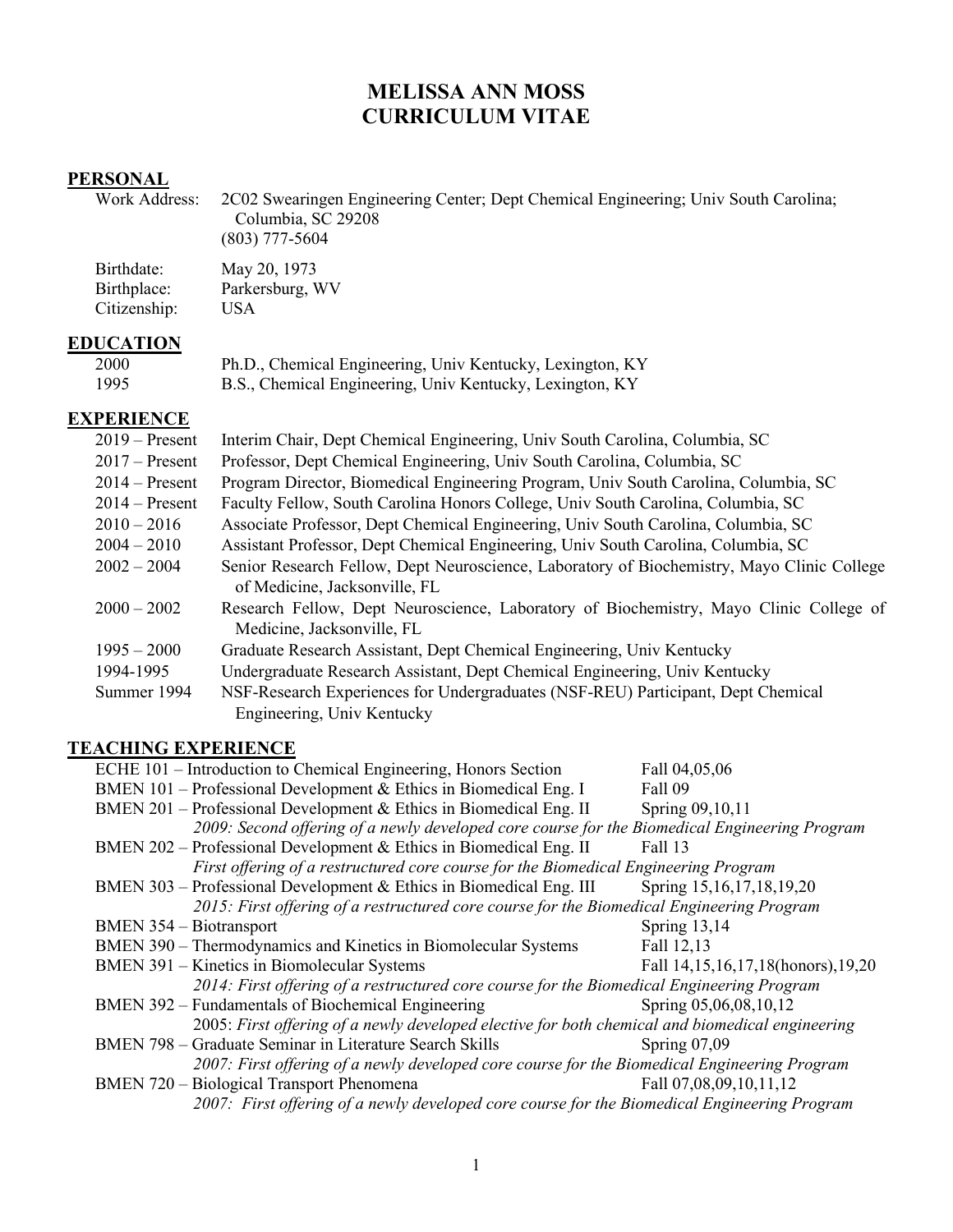#### **STUDENTS SUPERVISED**

*Postdoctoral*

| 1 osuwciorui<br>Francisco J. Gonzalez<br>J. Will Reed                   | Aug $2005 -$ Jul 2008<br>Mar 2012 - Aug 2013                                               | Currently employed at Unchained Labs<br>Currently employed as Product Manager at Home<br>Depot, Data Analytics                                                                                           |
|-------------------------------------------------------------------------|--------------------------------------------------------------------------------------------|----------------------------------------------------------------------------------------------------------------------------------------------------------------------------------------------------------|
| <b>Doctoral</b>                                                         |                                                                                            |                                                                                                                                                                                                          |
| Joseph A. Kotarek                                                       | May $2005 - Aug 2010$                                                                      | NRC Postdoctoral Fellow at NIST; Currently<br>employed as a Biologist at the FDA                                                                                                                         |
| Deborah D. Soto-Ortega                                                  | Aug $2006 - Dec 2010$                                                                      | Currently employed as Purification Specialist at<br>Amgen                                                                                                                                                |
| Chen Suo                                                                | Aug $2006 -$ Jul 2011                                                                      | Currently employed as Strategy and Investment<br>Analyst at China Resources                                                                                                                              |
| J. Will Reed                                                            | Aug $2008 - Dec 2012$                                                                      | Currently employed as Product Manager at Home<br>Depot, Data Analytics                                                                                                                                   |
| Kelly A. Wilson                                                         | May 2009 - May 2013                                                                        | Postdoc at Baylor Univ; Currently employed as<br>Program Manager at Univ Texas Health Science<br>Center                                                                                                  |
| Jui-Heng Tseng                                                          | Aug 2009 - May 2014                                                                        | Currently employed as George Von Oesen Research<br>Fellow at Univ North Carolina Medical Center,<br>Neuroscience Center                                                                                  |
| Kayla Pate                                                              | Aug $2011 -$ May 2016                                                                      | Postdoc at U Wisconsin-Madison; Currently<br>employed as Associate Research Scientist at<br><b>Pharmaceutical Product Development</b>                                                                    |
| Shelby Chastain                                                         | Aug $2012 - Dec 2016$                                                                      | Postdoctoral Fellow at Univ Colorado Anschutz<br>Medical Campus, Dept Anesthesiology; Currently<br>employed as Laboratory Leadership Service Fellow<br>at the Centers for Disease Control and Prevention |
| Yiying Wang                                                             | Aug 2012 – June 2017                                                                       | Postdoc at Genentech, Microchemistry, Proteomics,<br>and Lipidomics Dept; Currently employed as Data<br>Scientist at DirectBuy                                                                           |
| Steven 'Zeb' Vance                                                      | July 2013 – May 2018                                                                       | Postdoc at Mount Sinai, Ichan School of Medicine;<br>Currently employed as Research Fellow, New York<br><b>Blood Center</b>                                                                              |
| Nicholas Van der Munnik Aug 2013 - May 2018                             |                                                                                            | Currently employed as Postdoctoral Scientist at<br>Biogen                                                                                                                                                |
| Lauren Wolf<br>Hope Holt<br><b>Brittany Watson</b><br>Mihyun 'Jane' Lim | May 2013 - May 2019<br>Jan 2014 – May 2019<br>Aug $2018$ – Present<br>Aug $2019$ – Present | Currently employed at Sigilon Therapeutics, Inc.                                                                                                                                                         |
| <b>Masters</b>                                                          |                                                                                            |                                                                                                                                                                                                          |
| Adriana A. Reyes Barcelo Aug 2005 - Aug 2008<br><b>Bradley White</b>    | Aug $2012 - Dec 2014$                                                                      | Currently employed as Scientist at Kraft Heinz<br>Currently employed as Process Development Engineer<br>at Vedanta Biosciences                                                                           |
| <b>Undergraduate</b>                                                    |                                                                                            |                                                                                                                                                                                                          |
| <b>Charlotte Cooper</b>                                                 | Jan $2005 - Aug\ 2005$                                                                     |                                                                                                                                                                                                          |
| Christopher Butch                                                       |                                                                                            | Jan 2005 - May 2007 (Magellan Scholar, Honors College Fellow)                                                                                                                                            |
| Sarah Holton                                                            | Jan 2005 - May 2007 (Honors College Fellow)                                                |                                                                                                                                                                                                          |
| Nouran Ragaban                                                          | Summer 2005 (Palmetto Health Summer Intern)                                                |                                                                                                                                                                                                          |
| Corelis Zayas-Ortiz                                                     | Summer 2005, 2006 (NSF-REU Participant)                                                    |                                                                                                                                                                                                          |
| Christopher Stewart                                                     | May 2005 – May 2006 (Senior Honors Thesis)                                                 |                                                                                                                                                                                                          |
| <b>Timothy Davis</b>                                                    | Honors Thesis)                                                                             | Aug 2005 - Jul 2008 (Palmetto Health Summer Intern, Magellan Scholar, Senior                                                                                                                             |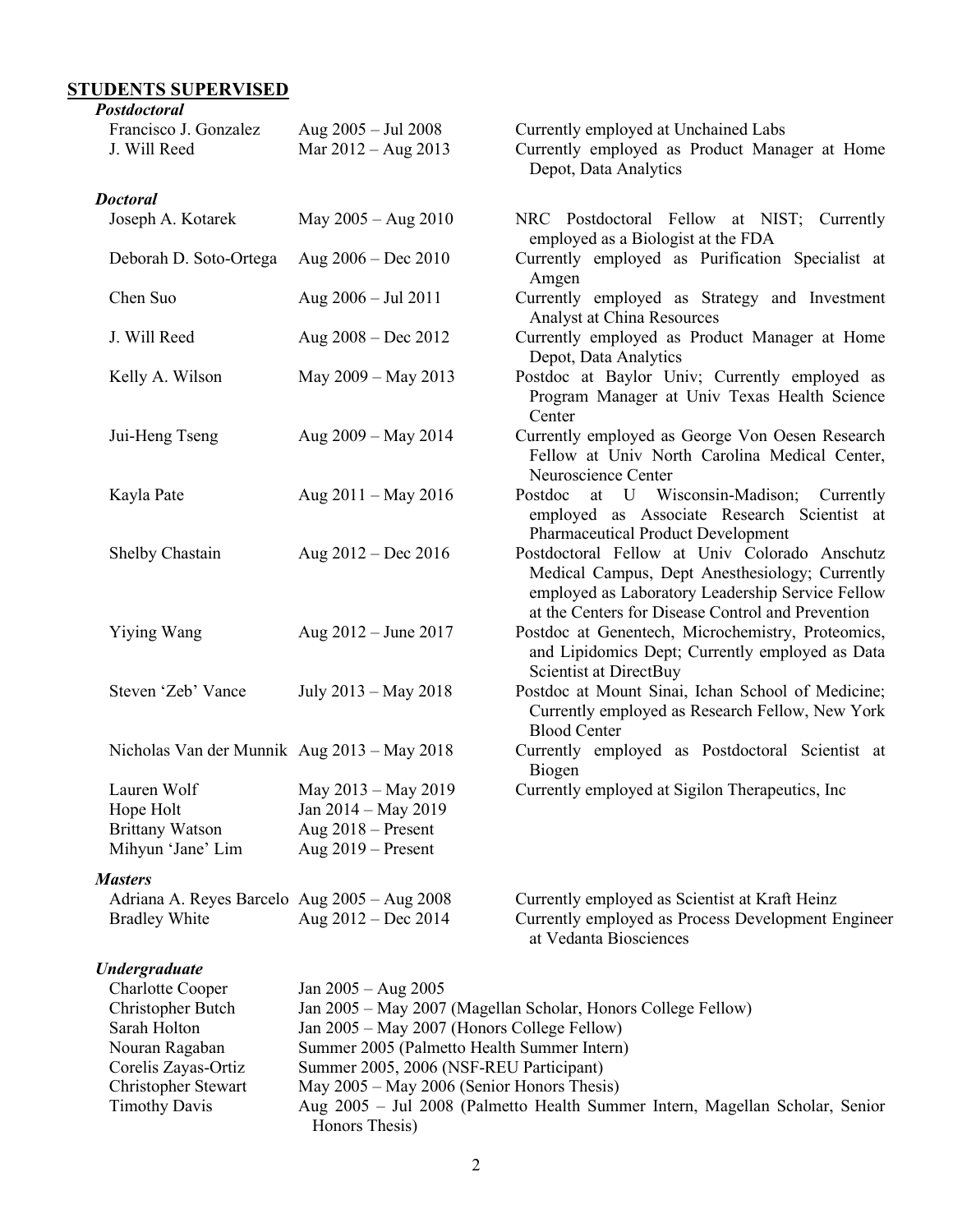Adella Dunagan Aug 2005 – May 2007 (Honors College Fellow) Kathryn Johnson Aug 2005 – May 2007 (Goldwater Scholar, Magellan Scholar, Senior Honors Thesis, NSF GRFP Recipient) Gopal Chakrabarti Jan 2006 – May 2007 (Senior Honors Thesis) Elizabeth Schongar Summer 2006 (NSF-REU Participant) Christie Long Aug 2006 – Dec 2007 (Honors College Fellow) Fahmin Basher Aug 2006 – May 2008 (Goldwater Scholar, Honors College Fellow, Magellan Scholar, Senior Honors Thesis) Meagan Stewart Summer 2007 (NSF-REU Participant) Brandon Murphy May 2007 - May 2010 (Palmetto Health Summer Intern, Magellan Scholar, Degree with Distinction) Brandon Jamison Summer 2008 (NSF-REU Participant) Stephanie Paolini May 2008 – May 2009 (Senior Honors Thesis) Emily Matherly May 2008 – May 2011 (Palmetto Health Summer Intern, Magellan Scholar, Honors College Fellow, Goldwater Honorable Mention, NSF GRFP Recipient) Sukhivinder Guram Jan 2009 – Aug 2010 (Magellan Scholar) Apoorva Srivastava May 2009 – May 2011 (Howard Hughes Scholar, Honors College Fellow, Magellan Scholar) Andreea Stoichita Jul 2009 – Dec 2009 (INBRE-REU Participant) Mihyun 'Jane' Lim Jan 2010 – May 2012 (Magellan Scholar) Steve Marcous Jan 2010 – May 2011 (Magellan Scholar) Darien Davda Jan 2010 – May 2012 (Magellan Scholar, Senior Honors Thesis) Kaliah Jackson Summer 2010 (NSF-REU Participant) Shelby Chastain Summer 2010 (NSF-REU Participant); Aug 2011 – May 2012 Anthony Egal Jan 2011 – May 2011 Brittani Bungart Summer 2011 (NSF-REU Participant) Josiah Roupe Summer 2011 – Fall 2011 Jas Guram Summer 2011 – May 2014 (Magellan Scholar) McCall Rogers Aug 2011 – May 2013 (Magellan Scholar) Brooke Carroll Aug 2011 – May 2013 John Clegg Jan 2012 – May 2014 (Magellan Scholar, Goldwater Scholar Honorable Mention, NSF GRFP Recipient) Michelle Faucett Jan 2012 – May 2013 Lauren Wolf  $Jan 2012 - May 2013$ Steven 'Zeb' Vance Summer 2012 (NSF-REU Participant) Elizabeth Moore April 2013 – May 2016 (Magellan Scholar, Honors College Fellow, Goldwater Scholar Honorable Mention, Truman Finalist) Jacob White April 2013 – May 2014 Supriya Juneja July 2013 – December 2013 Michael Hendley August 2013 – May 2014 Elizabeth Crummy August 2013 – May 2016 (Honors College Fellow, Magellan Scholar, NSF GRFP Recipient) Jocelyn Mackay August 2014 – May 2015 Allison Tipton April 2014 – May 2015 (Magellan Scholar, Senior Honors Thesis) Colman Moore May 2014 – May 2017 (Honors College Fellow, Magellan Scholar) Sean Thomas May 2014 – May 2017 (Magellan Scholar) Ryan Geiser May 2014 – May 2017 (Honors College Fellow, Magellan Scholar, Goldwater Scholar, Whittaker Fellow, Gates Cambridge Fellow) Lindsay Rucker August 2014 – May 2015 (Honors College Fellow) Aidan Brougham-Cook August 2015 – May 2016 (Magellan Scholar) Jacob Baltzegar May 2015 – May 2019 (Honors College Fellow, Magellan Scholar, Goldwater Scholar Honorable Mention) Stephanie Munie March 2016 – May 2019 (Honors College Fellow) Samantha How May 2016 – December 2016 (Honors College Fellow)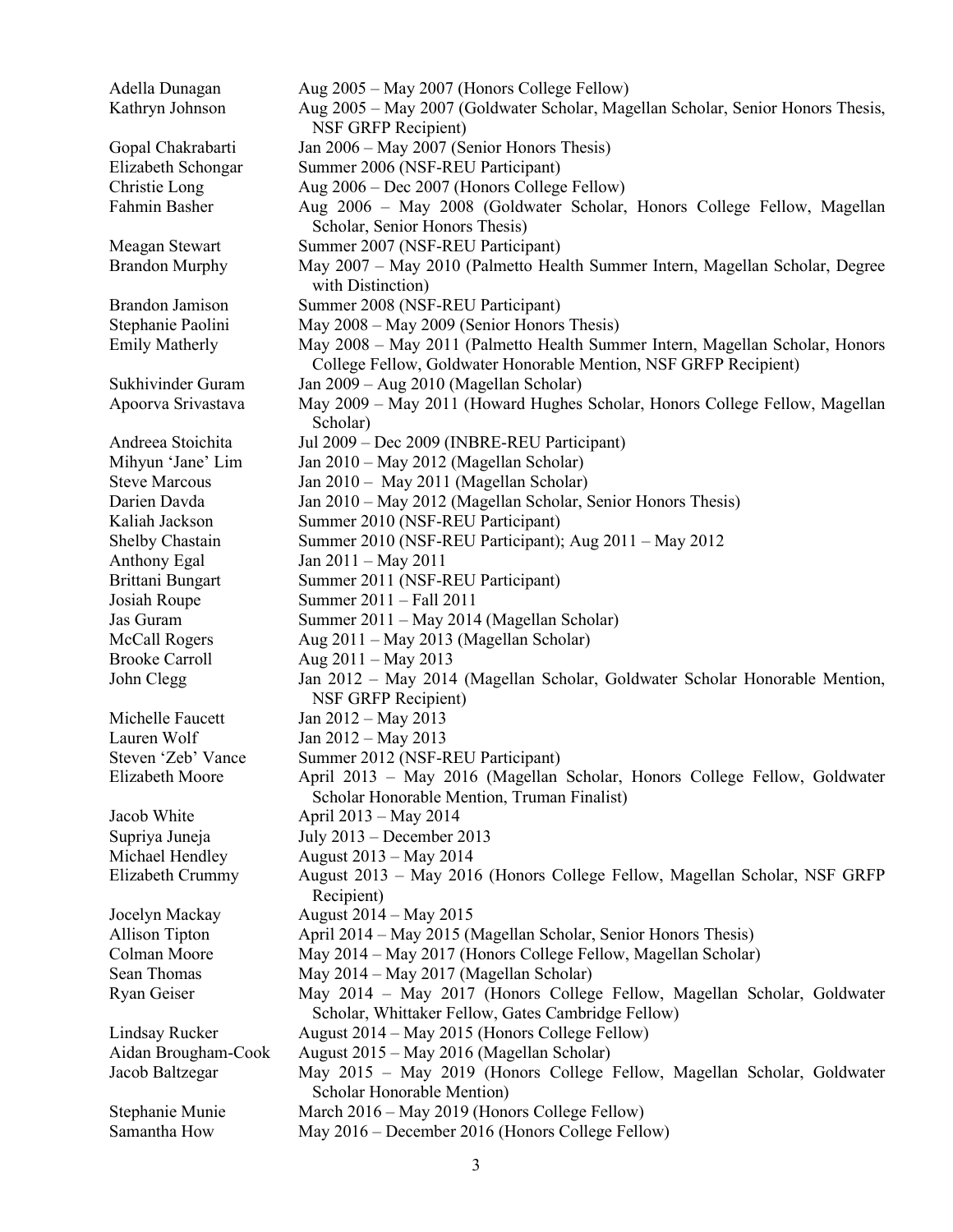| Gram Booth       | Summer 2016                                                         |
|------------------|---------------------------------------------------------------------|
| Jamie Crawford   | July 2016 – May 2017                                                |
| Rachel Hall      | August 2016 – May 2018 (Honors College Fellow)                      |
| Ashley Guzman    | August $2016$ – December 2016                                       |
| Lauren Phillips  | Spring 2017 – May 2019 (Honors College Fellow)                      |
| Andrew Buzza     | Spring 2017 – May 2018 (Magellan Scholar)                           |
| Matthew Whitsell | Summer 2017                                                         |
| Ishawn Francis   | Summer 2017, Summer 2018                                            |
| Colton Kostelnik | Summer 2017 – May 2018                                              |
| Madeline Riese   | Fall $2017 - May 2019$                                              |
| Julia Miles      | Fall $2017 -$ Present                                               |
| Madeline Rudge   | April $2018 -$ May 2020                                             |
| Taylor Bauman    | August 2018 – Present (McNair Summer Fellow, Honors College Fellow) |
|                  | Joakim 'Kwame' Kennedy May 2019 - May 2020 (Honors College Fellow)  |

Magellan Scholars prepared an independent research proposal competitively evaluated for funding.<br>Honors College Fellows prepared a research description evaluated for funding by the Honors College.

## *High School*

| Brana Kalapathy                                                                                                         | Fall 2008                                                           |  |
|-------------------------------------------------------------------------------------------------------------------------|---------------------------------------------------------------------|--|
| Rachael McFarland                                                                                                       | Summer 2009                                                         |  |
| Mason Thornley                                                                                                          | Fall $2009 -$ Spring $2011$                                         |  |
| South Carolina State Science Fair 3 <sup>rd</sup> place; presented at Stevens Institute of Technology Science Symposium |                                                                     |  |
| Jas Guram                                                                                                               | Summer 2010                                                         |  |
| Mia Ghoshroy                                                                                                            | Summer $2011 -$ Spring $2012$                                       |  |
| Kristin Hardy                                                                                                           | Summer 2012 (Governor's School SPRI program)                        |  |
| <b>Brittany Tuten</b>                                                                                                   | Summer 2016 (Governor's School SPRI program)                        |  |
| Sonja Lochmuller                                                                                                        | Fall 2016 (German exchange student, Governor's School RESP program) |  |
| Amber Hazzard                                                                                                           | Summer 2017 (Governor's School SPRI program)                        |  |
| Alessio Anselm                                                                                                          | Fall 2017 (German exchange student, Governor's School RESP program) |  |
| Esha Hedge                                                                                                              | Summer 2018 (Governor's School SPRI program)                        |  |

## **ACADEMIC AND PROFESSIONAL HONORS**

| 2019          | Samuel Litman Distinguished Professor Award, College of Engineering and Computing, Univ<br>South Carolina    |
|---------------|--------------------------------------------------------------------------------------------------------------|
| 2016          | National Semi-finalist, Council on Undergraduate Research – Goldwater Foundation Faculty<br>Mentor Award     |
| 2015          | Ada B. Thomas Outstanding Faculty Advisor, Univ South Carolina                                               |
| $2015 - 2017$ | Joe and Neva Gibbons Distinguished Teaching Award, Dept Chemical Engineering, Univ South<br>Carolina         |
| $2014 - 2015$ | Inaugural Fellow, Pipeline for Academic Leaders, Univ South Carolina                                         |
| 2013          | Biedenbach Service Award, College of Engineering and Computing, Univ South Carolina                          |
| 2012          | Governor's Young Scientist Award for Excellence in Scientific Research, South Carolina<br>Academy of Science |
| 2011          | Distinguished Undergraduate Research Mentor Award, Univ South Carolina                                       |
| 2010          | Rising Star Award, Univ South Carolina                                                                       |
| $2007 - 2012$ | Faculty Early Career Development (CAREER) Award, NSF                                                         |
| 2007          | Excellence in Teaching Award, Univ South Carolina Mortar Board Society                                       |
| 2007          | New Investigator Research Grant Award, Alzheimer's Association                                               |
| 2005          | Beginning Grant-In-Aid, American Heart Association                                                           |
| $2002 - 2004$ | Postdoctoral Fellowship, American Heart Association Florida/Puerto Rico Affiliate                            |
| Fall 1999     | Graduate School Academic Year Fellowship, Univ Kentucky                                                      |
| 1998 - 1999   | Dissertation Year Fellowship, Univ Kentucky                                                                  |
| 1998          | Commonwealth Travel Award, Univ Kentucky                                                                     |
| 1995 - 1998   | Graduate Research Fellowship Program (GRFP) Award, NSF                                                       |
| 1994          | Scholarship Award, Lexington Rotary Club                                                                     |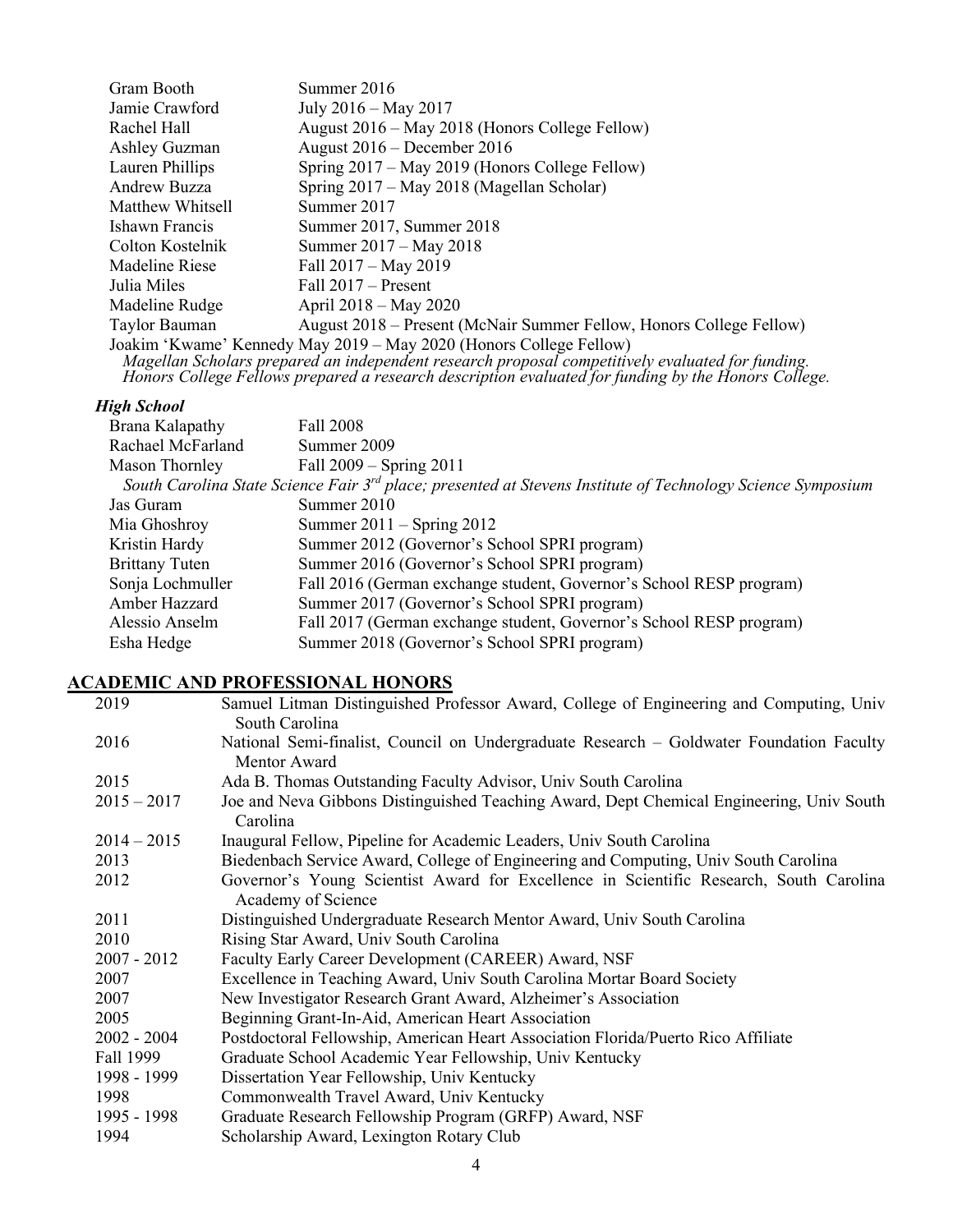| 1994        | Outstanding Chemical Engineering Junior, Univ Kentucky                                  |
|-------------|-----------------------------------------------------------------------------------------|
| 1994        | Scholastic Achievement Award, American Institute of Chemical Engineers Student Chapter, |
|             | Univ Kentucky                                                                           |
| 1994        | Omega Chi Epsilon Chemical Engineering Honors Society                                   |
| 1993        | Tau Beta Pi Engineering Honors Society                                                  |
| 1993        | Golden Key National Honors Society                                                      |
| 1993        | Lambda Sigma Sophomore Honorary                                                         |
| 1992        | Alpha Lambda Delta Freshman Honorary                                                    |
| 1991 - 1995 | Henry M. Lutes Engineering Scholarship, Univ Kentucky                                   |
| 1991 - 1995 | Chancellor Scholarship, Univ Kentucky                                                   |
|             |                                                                                         |

## **PROFESSIONAL SOCIETIES**

The Adhesion Society American Chemistry Society (ACS) American Institute of Chemical Engineers (AIChE) Biomedical Engineering Society (BMES) Biophysical Society (BPS) Institute of Biological Engineering (IBE) Society for Biological Engineers (SBE) Society for Neuroscience (SfN) Society of Women Engineers (SWE)

# **PROFESSIONAL ACTIVITIES**

| 2018, 2019     | Women's Initiative's Committee, Fall Planning Committee, AIChE Annual Meeting                                   |
|----------------|-----------------------------------------------------------------------------------------------------------------|
| 2107, 2019     | Session Mediator, Academic Careers Panel, BMES Annual Meeting, Phoenix, AZ                                      |
| 2017, 2019     | Panelist, Developing Your Grant Application, SC INBRE Academic Leadership Summer                                |
|                | Workshop, Columbia, SC                                                                                          |
| 2014 - Present | National Selection Committee, Barry M. Goldwater Scholarship                                                    |
| 2014 - Present | External Advisory Board, Dept. of Chemical Engineering, Univ. of Kentucky                                       |
| $2015 - 2018$  | Councilor-At-Large, IBE                                                                                         |
| 2016           | Session Chair, Poster Session, IBE Annual Meeting, Greenville, SC                                               |
| 2016           | Abstract Review, BMES Annual Meeting, Minneapolis, MN                                                           |
| 2016           | Advisory Board, Society of Physician Entrepreneurs                                                              |
| 2015           | Session Chair, Fundamentals of Protein Folding in Diseases, AIChE Annual Meeting, Salt Lake<br>City, UT         |
| 2015           | Panel Moderator, Southeastern Biomedical Engineering Career Conference, Raleigh, NC                             |
| $2014 - 2015$  | Program Organizing Chair, IBE Annual Meeting, St. Louis, MO                                                     |
| 2014           | Session Chair, Fundamentals of Protein Folding in Diseases, AIChE Annual Meeting,<br>Atlanta, GA                |
| 2014           | Panel Moderator, Southeastern Biomedical Engineering Career Conference, Atlanta, GA                             |
| 2014           | Session Chair, Emerging Technologies for Biomedical and Disease Applications, ACS Annual<br>Meeting, Dallas, TX |
| $2013 - 2014$  | Program Organizing Co-Chair, IBE Annual Meeting, Lexington, KY                                                  |
| 2013           | Session Chair, Bioimaging and Diagnostics, AIChE Annual Meeting, San Francisco, CA                              |
| 2013           | Session Chair, Intermolecular Interactions, AIChE Annual Meeting, San Francisco, CA                             |
| 2013           | Session Chair, Poster Session, IBE Annual Meeting, Raleigh, NC                                                  |
| 2012           | Session Chair, Biomolecular Engineering, AIChE Annual Meeting, Pittsburgh, PA                                   |
| 2012           | Program Organizing Committee, IBE Annual Meeting, Indianapolis, IN                                              |
| 2012           | Session Chair, Poster Session, IBE Annual Meeting, Indianapolis, IN                                             |
| 2011           | Session Chair, Bioimaging and Diagnostics, AIChE Annual Meeting, Minneapolis, MN                                |
| 2011           | Session Chair, Biomolecular Engineering, AIChE Annual Meeting, Minneapolis, MN                                  |
| 2011           | Session Chair, Biology-Inspired Tissue and Cellular Engineering, IBE Annual Meeting, Atlanta,<br>GA             |
| 2010           | Session Chair, NanoDiagnostics, AIChE Annual Meeting, Salt Lake City, UT                                        |
| 2010           | Session Chair, Bioimaging and Diagnostics, AIChE Annual Meeting, Salt Lake City, UT                             |
|                | 5                                                                                                               |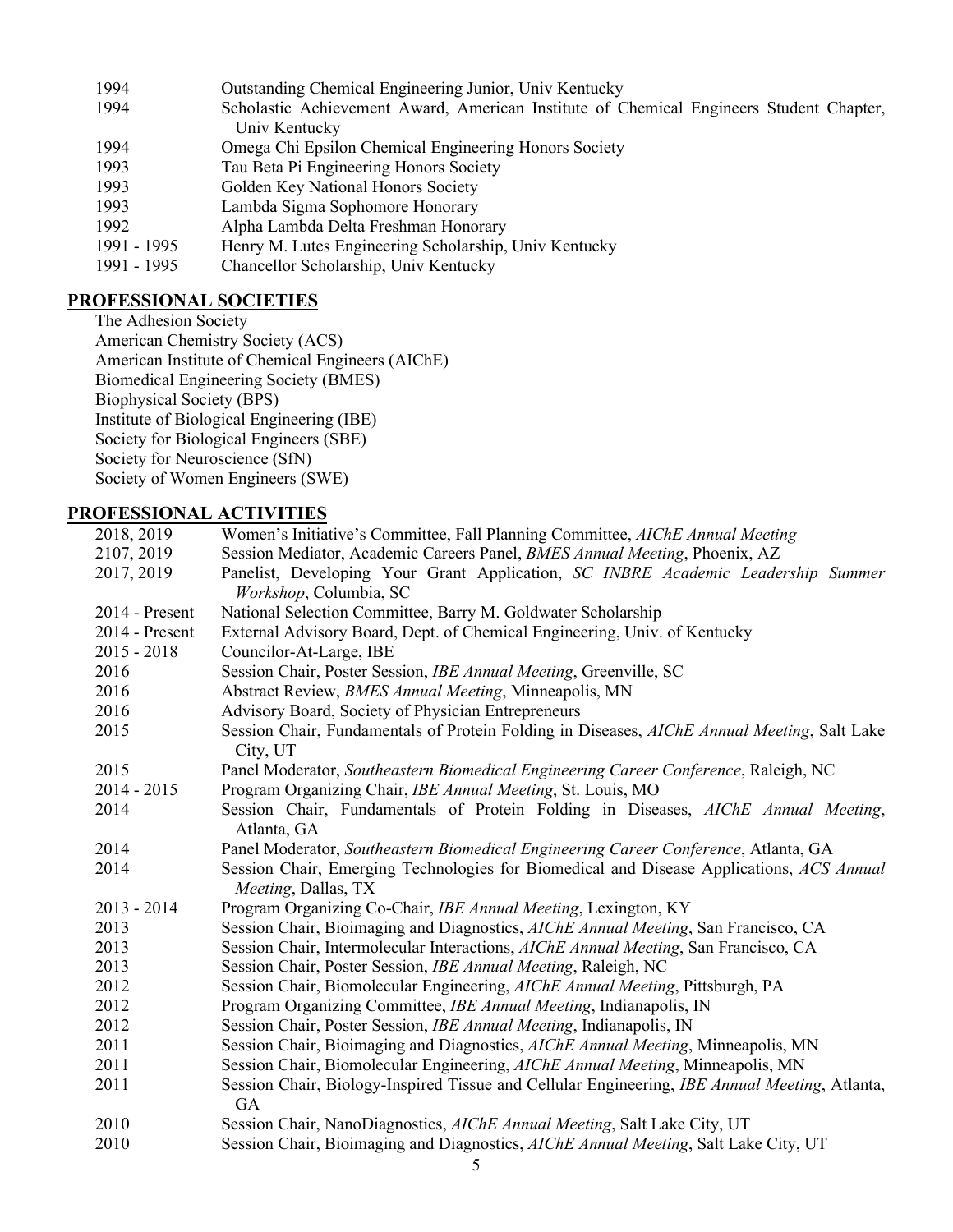| 2010 | Session Chair, Cell Adhesion and Migration, <i>AIChE Annual Meeting</i> , Salt Lake City, UT                          |
|------|-----------------------------------------------------------------------------------------------------------------------|
| 2010 | Session Chair, Biology-Inspired Tissue and Cellular Engineering, IBE Annual Meeting,                                  |
|      | Cambridge, MA.                                                                                                        |
| 2009 | Session Chair, Intracellular Processes, AIChE Annual Meeting, Nashville, TN                                           |
| 2009 | Session Chair, Bioengineering Minisymposium, Annual Meeting of the South Carolina Academy<br>of Science, Columbia, SC |
| 2009 | Session Chair, Biology-Inspired Tissue and Cellular Engineering, IBE Annual Meeting, Santa<br>Clara, CA.              |
| 2008 | Session Chair, Receptor-Mediated Phenomena, AIChE Annual Meeting, Philadelphia, PA                                    |
| 2008 | Session Chair, Biology-Inspired Tissue and Cellular Engineering, IBE Annual Meeting, Chapel<br>Hill, NC.              |
| 2007 | Session Chair, Intracellular Processes, AIChE Annual Meeting, Salt Lake City, UT                                      |
| 2007 | Session Chair, Neuroscience and Ophthalmology Applications, South Carolina Bioengineering<br>Summit, Charleston, SC   |
| 2006 | Session Chair, Disease Therapies and Diagnostics, AIChE Annual Meeting, San Francisco, CA                             |
| 2005 | Session Chair, Bioadhesion, Annual Meeting of the Adhesion Society, Mobile, AL                                        |
| 2000 | Session Co-Chair, Adhesion and Motility of Metastatic Cells, <i>Experimental Biology</i> , San<br>Diego, CA           |

#### **GRANT REVIEW PANELS**

| 2018, 2019   | Ed and Ethel Moore Alzheimer's Disease Grant Program, Florida Dept of Health                      |
|--------------|---------------------------------------------------------------------------------------------------|
| 2018         | NIH IMST-10 (Small Business) Panel                                                                |
| 2017, 2018   | NSF, Biomaterials Panel                                                                           |
| 2017         | Quebec Consortium for Drug Discovery (QCDM)                                                       |
| 2015         | NSF, NanoBioSensing Panel                                                                         |
| 2014-2016    | Oak Ridge Associated Universities, Pennsylvania Department of Health final performance<br>reviews |
| 2014-Present | Congressional Barry M. Goldwater Scholarship National Review Panel                                |
| 2008-2013    | Alzheimer's Association                                                                           |
|              | 2008-2010, 2012 American Heart Association, Bioengineering Panel                                  |
| 2013         | US Army Research Office, Life Sciences Division, Biochemistry Program                             |
| 2013-2014    | USC SOM, Research Development Fund                                                                |
| 2012         | Medical Research Council (United Kingdom)                                                         |
| 2012         | Missouri Spinal Cord Injuries Research Program                                                    |
| 2012         | University of South Carolina, ASPIRE I, Tracks 3/4                                                |
| 2011         | NSF, Protein Aggregation, Folding, Expression, and Design                                         |
| 2011         | NIH, Program Project (P01) Review Panel                                                           |
| 2011         | South Carolina Translational Research (SCTR) Pilot Project Review                                 |
| 2010         | NSF, Research Experience for Undergraduates (REU)                                                 |
| 2010         | NSF, Biosensors                                                                                   |
| 2010         | NSF, Biomedical Engineering                                                                       |
| 2010         | Alzheimer's Society (United Kingdom)                                                              |
| 2010         | <b>Jeffers Memorial Trust</b>                                                                     |
| 2007         | NSF, Faculty Early Career Development (CAREER) Panel                                              |
| 2007         | NSF, Nanoscience Exploratory Research (NER) Panel                                                 |
| 2006         | NSF, Integrated Graduate Research and Education (IGERT) Preliminary Proposal Panel                |
| 2006         | Oak Ridge Associated Universities, Ralph E. Powe Junior Faculty Enhancement Award                 |
| 2005, 2006   | NIH, Cell Death and Injury in Chronic Neurodegeneration Study Section                             |
| 2004         | Suncoast Cardiovascular Research and Education Foundation                                         |

## **JOURNAL MANUSCRIPT REVIEWS**

ACS Chemical Neuroscience; ACS Neuroscience; AIChE Journal; Analytical Biochemistry; BBA - Proteins and Proteomics; Biomacromolecules; Biointerfaces; Biopolymers; Brain Research; Crystal Research and Technology; Integrative Biology; Journal of Adhesion Science and Technology; Journal of Neurochemistry; Journal of Neuroimmunology; Journal of Biological Engineering; Journal of Theoretical Biology; Journal of Physical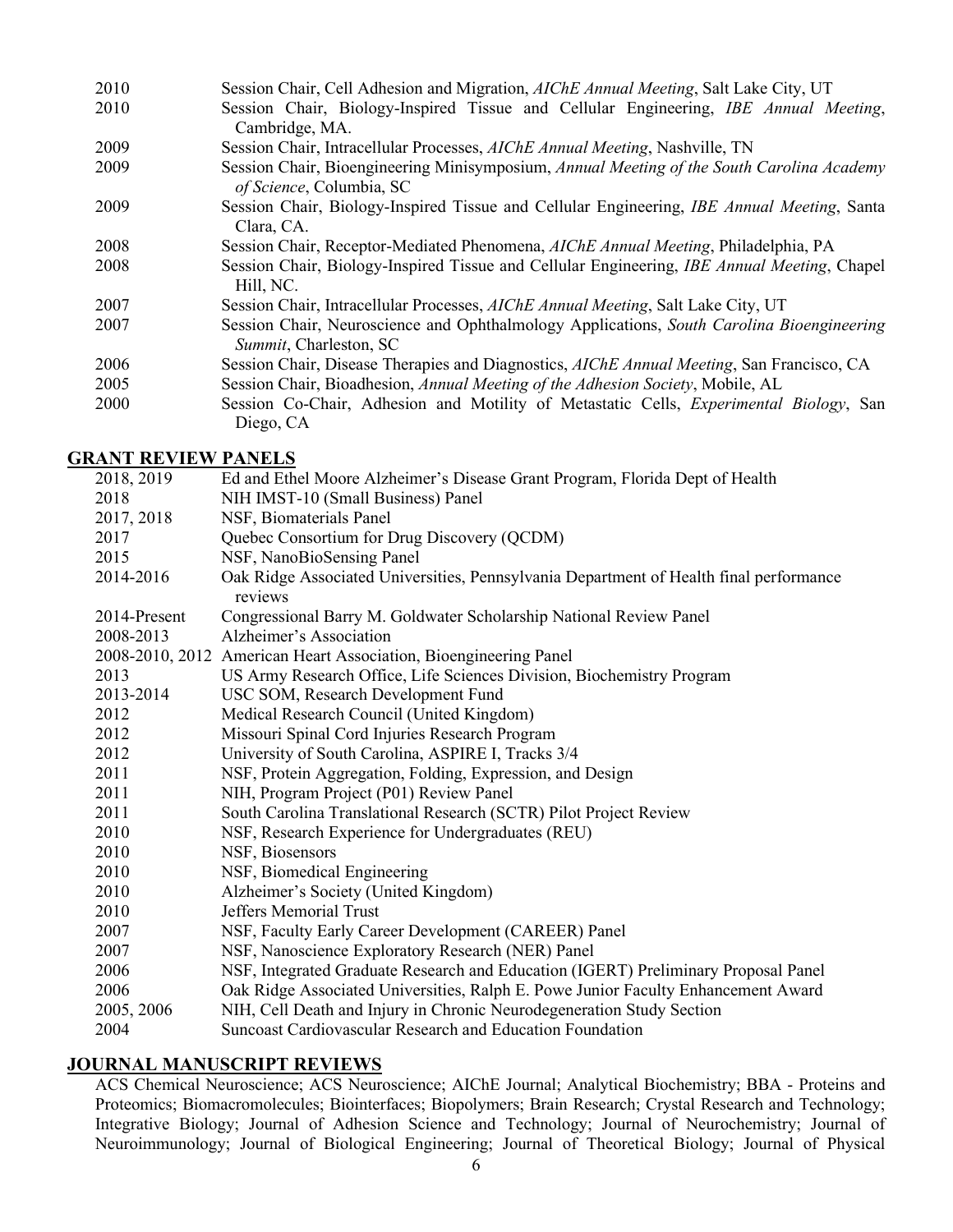Chemistry; Mathematical Biosciences; Nature Communications; Neurobiology of Aging; Neuroscience; Neuroscience Letters; Physical Review Letters; PlosOne; Small

## **UNIVERSITY ACTIVITIES**

| Advisory Committee, Instrumentation Resource Facility, Univ South Carolina School of<br>Medicine |
|--------------------------------------------------------------------------------------------------|
| Mentor, First Year Interest Group, Women in Engineering                                          |
| Member, Search Committee, Director, Cardiovascular Translational Research Center                 |
| Member, Project Lead the Way Advisory Board, Columbia High School                                |
| Member, Search Committee, Director, Cardiovascular Translational Research Center                 |
| Member, Faculty Search Committee, Healthcare Transformations, College of Engineering             |
| and Computing                                                                                    |
| Member, Faculty Search Committee, Biomedical Engineering                                         |
| Member, Organizing Committee, USC Neuroscience Retreat                                           |
| Faculty Advisor, American Physician Scientist Association                                        |
| Organizer, Bioseparations Module, Adventures in Women in Engineering                             |
| Panelist, Applying to Graduate School, Research: Next Steps to Success Workshop Series           |
| Member, Search Committee, Career Center Director, College of Engineering and                     |
| Computing                                                                                        |
| Chair, Ada B. Thomas Outstanding Advisor Selection Committee                                     |
| Member, Biedenbach Award Selection Committee, College of Engineering and Computing               |
| Session Mediator, Integrative Learning Through Undergraduate Research Panel, Provost<br>Summit   |
| Faculty Advisor, Alpha Eta Mu Beta, Biomedical Engineering Honor Society                         |
| Member, Ada B. Thomas Outstanding Advisor Selection Committee                                    |
| Advisory Board, Healthy Brain Research Network                                                   |
| Member, Search Committee, Dean, College of Engineering and Computing                             |
| Speaker, Edison Lecture                                                                          |
| Faculty Speaker, First Night Carolina                                                            |
| BIOS/CIOS Freshman Program, Engineering Faculty Speaker                                          |
| Faculty Consultant, Tau Beta Pi Engineering Honorary                                             |
| Reviewer, Carolina and McNair Scholars Applications                                              |
| Chair, Search Committee, COBRE/Biomedical Engineering Junior Faculty                             |
| Member, Search Committee, Chair, Department of Cell Biology and Anatomy                          |
| Chair, Search Committee, Biomedical Engineering Laboratory Manager                               |
| Member, Search Committee, Biomedical Engineering Administrative Coordinator                      |
| Mentorship Panel, Provost Advisory Committee on Women's Issues                                   |
| Advisory Board, NSF ADVANCE Project                                                              |
| Editorial Board, Caravel Undergraduate Research Journal                                          |
| Member, Search Committee, Associate Dean, College of Engineering and Computing                   |
| Member, Search Committee, SmartState Endowed Chair in Tissue Engineering                         |
| Faculty Advisor, Alzheimer's Foundation of America on Campus                                     |
| Judge, Graduate Student Day                                                                      |
| Judge, Morgan Newton Symposium                                                                   |
| Speaker, South Carolina STEPs to STEM Program                                                    |
| Member, Univ South Carolina Goldwater Scholarship Committee                                      |
| Member, Graduate Committee, Biomedical Engineering                                               |
| Member, Search Committee, Dean, South Carolina Honors College                                    |
| Member, Faculty Search Committee, Biomedical Engineering                                         |
| Member, Search Committee, Chair, Chemical Engineering                                            |
| Panelist, Tenure and Promotion Panel, New Faculty Orientation                                    |
| Video interview, e-TV educational series                                                         |
| Member, Steering Committee, Women's Faculty Organization                                         |
| Member, Honors College Policy Council                                                            |
|                                                                                                  |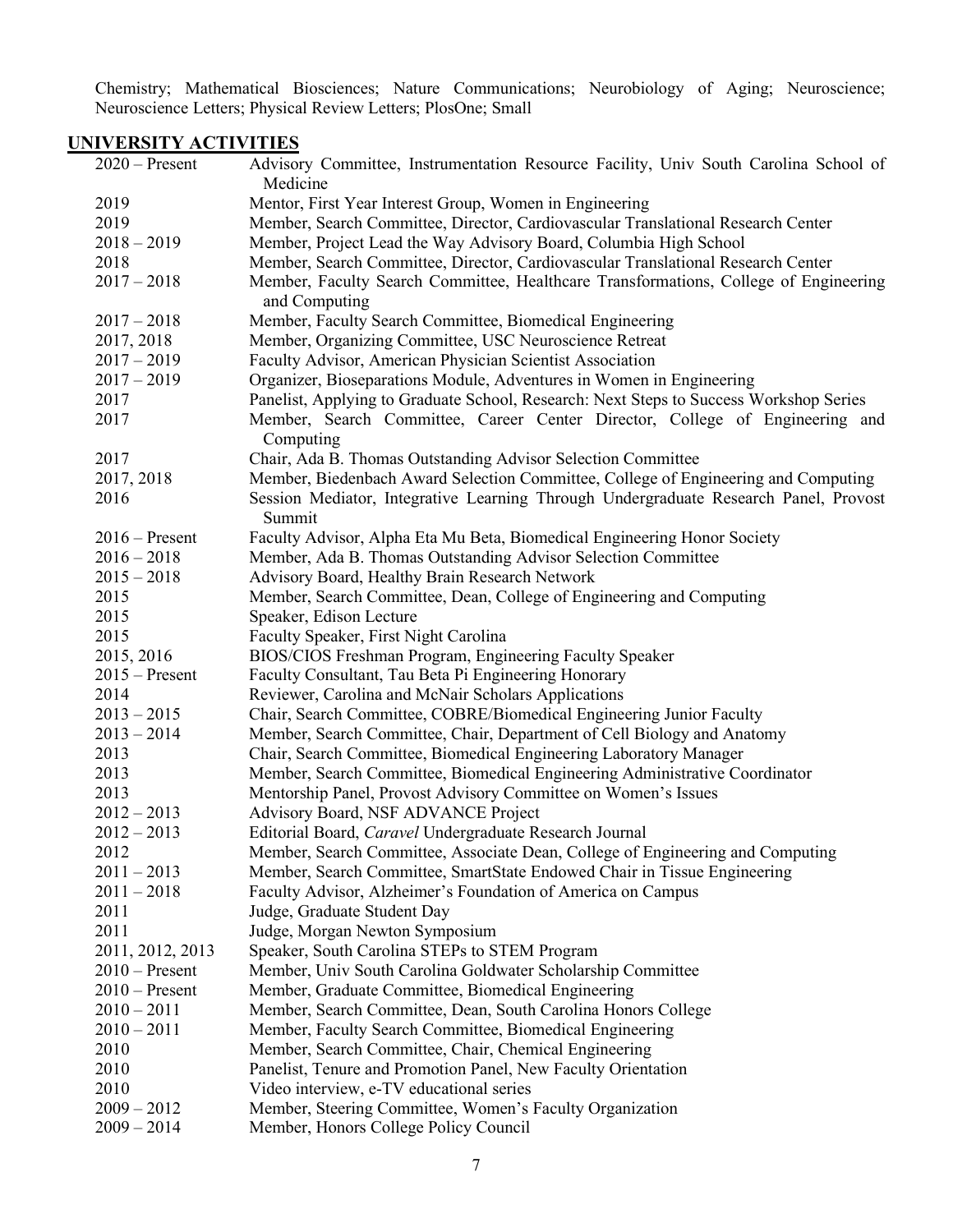| 2009, 2010          | Panelist, Carolina and McNair Scholars Interviews                                                                               |  |  |
|---------------------|---------------------------------------------------------------------------------------------------------------------------------|--|--|
| $2008 - 2014$       | Member, Curriculum Assessment Committee, College of Engineering and Computing                                                   |  |  |
| $2007, 2014 - 2019$ | Mock Class, Carolina and McNair Scholars Visitation Day                                                                         |  |  |
| $2007 - 2014$       | Chair, Undergraduate Committee, Biomedical Engineering                                                                          |  |  |
| 2007                | Panelist, NSF CAREER Workshop                                                                                                   |  |  |
| $2006$ – Present    | Member, Advisory Board, Office of Undergraduate Research                                                                        |  |  |
| $2006$ – Present    | Member, Undergraduate Committee, Biomedical Engineering                                                                         |  |  |
| $2006 -$ Present    | Mentor, 1 <sup>st</sup> Year Scholars Program                                                                                   |  |  |
| $2006 - 2010$       | Classroom Presentation, Carolina Master Scholars Program, Bionanotechnology                                                     |  |  |
| $2006 - 2007$       | College of Engineering and Computing Representative, Family Fund Advisory Board                                                 |  |  |
| 2006                | Judge, Discovery Day                                                                                                            |  |  |
| $2005 - 2011$       | Member, Committee for Undergraduate Student Recruitment, Chemical Engineering                                                   |  |  |
| $2005 - 2007$       | Seminar Coordinator, Chemical Engineering                                                                                       |  |  |
| 2005, 2006, 2007    | Judge, South Carolina State Science and Engineering Fair                                                                        |  |  |
| 2005, 2006          | Mock Class, Scholars Day                                                                                                        |  |  |
| 2005                | Judge, Student Poster Competition, Aging Research Day, Medical Univ South<br>Carolina/Univ South Carolina-Palmetto Health       |  |  |
| $2004 - 2010$       | Mentor, Women's Connections Mentoring Network, Women's Student Services                                                         |  |  |
| $2004 - 2007$       | Member, Graduate Committee, Chemical Engineering                                                                                |  |  |
| $1998 - 1999$       | Graduate Student Representative, Advisory Committee for the President's Initiative on<br>Undergraduate Education, Univ Kentucky |  |  |
| 1997                | Graduate Student Representative, Advisory Committee for the Selection of the Dean of the<br>Graduate School, Univ Kentucky      |  |  |

#### **PUBLICATIONS**

#### *Refereed Journal Articles*

- 1. A.A. Bhopatkar, G. Ghag, L. M. Wolf, D.N. Dean, **M. A. Moss**, and V. Rangachari (2019) Cysteine-rich granulin-3 rapidly promotes amyloid-β fibrils in both redox states. *Biochemical Journal*, **476**(5): 859-873.
- 2. N. P. van der Munnik, **M. A. Moss**, and M. J. Uline (2019) Obstacles to translating the promise of nanoparticles into viable amyloid disease therapeutics. *Physical Biology*, **16**(2): 021002.
- 3. N. P. van der Munnik, M. S. J. Sajib, **M. A. Moss**, T. Wei, and M. J. Uline (2018) Determining the potential of mean force for amyloid-β dimerization: Combining self-consistent field theory with molecular dynamics simulation. *Journal of Chemical Theory and Computation*, **14**(5): 2696-2704.
- 4. L. M. Wolf, S. L. Servoss, and **M. A. Moss** (2017) Peptoids: Emerging therapeutics for neurodegeneration. *Journal of Neurology and Neuromedicine*, **2**(7): 1-5.
- 5. K. A. Moore, K. Pate, D. D. Soto-Ortega, S. Lohse, N. van der Munnik, M. Lim, K. S. Jackson, V. D. Lyles, L. Jones, N. Glassgow, V. M. Napumecheno, S. Mobley, M. J. Uline, R. Mahtab, C. J. Murphy, and **M. A. Moss** (2017) Influence of gold nanoparticle surface chemistry and diameter upon Alzheimer's disease amyloid-β protein aggregation. *Journal of Biological Engineering*, 11:5.
- 6. K. M. Pate, M. Rogers, J. W. Reed, N. P van der Munik, S. Z. Vance, **M. A. Moss** (2017) Anthoxanthin polyphenols attenuate Aβ oligomer-induced neuronal responses associated with Alzheimer's disease. *CNS Neuroscience and Therapeutics*, **23**: 135-144.
- 7. J. P. Turner, S. E. Chastain, D. Park, **M. A. Moss**, and S. L. Servoss (2017) Modulating amyloid-β aggregation: The effects of peptoid side chain placement and chirality. *Bioorganic and Medicinal Chemistry,*  **25**: 20-26.
- 8. G. Ghag, L. M. Wolf, R. G. Reed, N. P. van der Munnik, C. Mundoma, **M. A. Moss**, and V. Rangachari (2016) Conformational dynamics of intrinsically disordered, cysteine-rich granulin-B. *Protein Engineering Design, and Selection,* **29**: 177-186.
- 9. D. N. Dean, K, M. Pate, **M. A. Moss**, and V. Rangachari (2016) Conformational dynamics of specific Aβ oligomers govern their ability to replicate and induce neuronal apoptosis. Biochemistry, **35**: 2238-2250.
- 10. M. Chakrabarti, A. J. McDonald, J. W. Reed, **M. A. Moss**, B. C. Das, S. K. Ray (2015) Molecular signaling mechanisms of natural and synthetic retinoids for inhibition of pathogenesis in Alzheimer's disease. *Journal of Alzheimer's Disease*, **50**: 335-352.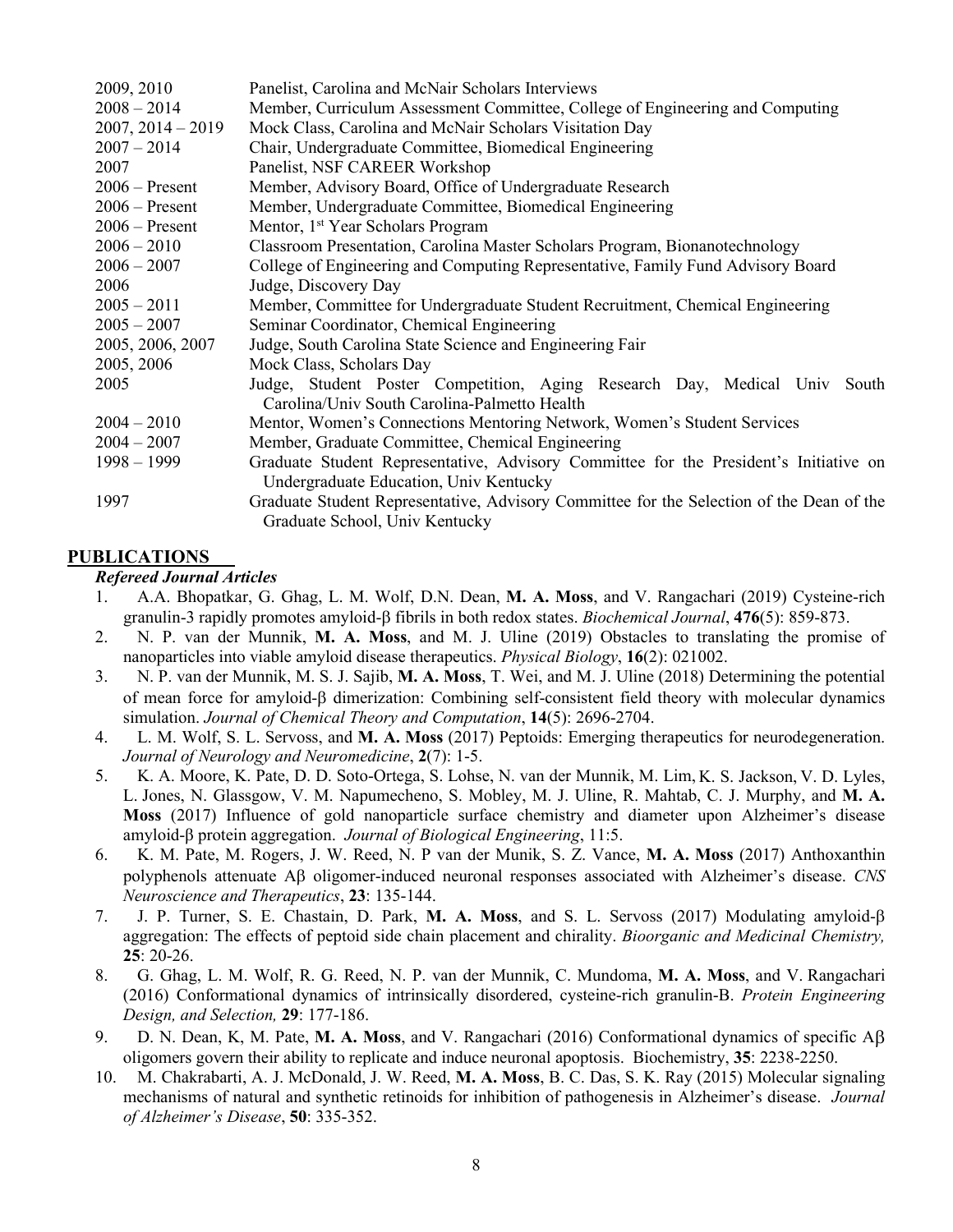- 11. C. M. Johnson, K. M. Pate, Y. Shen, A. Viswanath, R. Tan, B. C. Benicewicz, **M. A. Moss**, and A. B. Greytak (2015) A methacrylate-based polymeric imidazole ligand yields quantum dots with low cytotoxicity and low nonspecific binding. *Journal of Colloid and Interface Science*, **458**: 310-314.
	- A. Kumar, K. Pate, **M. Moss**, D. Dean, and V. Rangachari (2014) Self-propagative replication of Aβ oligomers suggests potential transmissibility in Alzheimer's disease. *PLOS ONE*, **9**: e111492.
- 12. N. E. Pryor, **M. A. Moss**, and C. E. Hestekin (2014) Capillary electrophoresis for the analysis of the effect of sample preparation on early stages of Aβ1-40 aggregation. *Electrophoresis*, **35**: 1814-1820.
- 13. J. P. Turner, T. Lutz-Rechtin, K. A. Moore, L. Rogers, O. Bhave, **M. A. Moss**, and S. L. Servoss (2014) Rationally designed peptoids prevent aggregation of amyloid-beta 40. *ACS Chemical Neuroscience*, **5**: 553- 558.
- 14. N. E. Prior, **M. A. Moss**, and C. N. Hestekin (2012) Unraveling the early events of amyloid-β protein (Aβ) aggregation: Techniques for the determination of Aβ aggregation size. *International Journal of Molecular Sciences*, 13: 3038-3072.
- 15. N. E. Pryor, J. A. Kotarek, **M. A. Moss**, and C. N. Hestekin (2011) Monitoring insulin aggregation via capillary electrophoresis. *International Journal of Molecular Sciences*, **12**: 9369-9388.
- 16. D. D. Soto-Ortega, B. P. Murphy, F. J. Gonzalez-Velasquez, K. A. Wilson, F. Xie, Q. Wang, and **M. A. Moss** (2011) Inhibition of amyloid-β aggregation by coumarin analogs can be manipulated by functionalization of the aromatic center. *Bioorganic and Medicinal Chemistry*, **19**: 2596-2602.
- 17. F. J. Gonzalez-Velasquez, J. W. Reed, J. W. Fuseler, E. E. Matherly, J. A. Kotarek, D. D. Soto-Ortega, and **M. A. Moss** (2010) Activation of brain endothelium by soluble aggregates of the amyloid-β protein involves nuclear factor-κB. *Current Alzheimer's Research*, **8**: 91-94.
- 18. W. Zhang, K. Gilstrap, L. Wu, K. C. Remant Bahadur, **M. A. Moss**, Q. Wang, X. Lu, and X. He (2010) Synthesis and Characterization of thermally responsive pluronic F127-chitosan nanocapsules for controlled release and intracellular delivery of small molecules. *ACS Nanoscience*, **4**: 6747-6759.
- 19. F. J. Gonzalez-Velasquez, J. W. Reed, J. W. Fuseler, E. E. Matherly, J. A. Kotarek, D. D. Soto-Ortega, and **M. A. Moss** (2010) Soluble amyloid-β protein aggregates induce nuclear factor-κB mediated upregulation of adhesion molecule expression to stimulate brain endothelium for monocyte adhesion. *Journal of Adhesion Science and Technology*, Invited Contribution for special issue on Adhesion and Interfacial Aspects of Cell Adhesion, **24**: 2105-2129.
- 20. J. A. Kotarek and **M. A. Moss** (2010) Impact of physpholipid bilayer saturation on amyloid-β aggregation intermediate growth: A quartz crystal microbalance analysis. *Analytical Biochemistry*, **399:** 30-38.
- 21. T. J. Davis, D. D. Soto-Ortega, J. A. Kotarek, F. J. Gonzalez-Velasquez, K. Sivakumar, L. Wu, Q. Wang, and **M. A. Moss** (2009) Comparative study of inhibition at multiple stages of amyloid-β self-assembly provides mechanistic insight. *Molecular Pharmacology*, **76**: 405-413.
	- A. A. Reyes Barcelo, F. J. Gonzalez-Velasquez, and **M. A. Moss** (2009) Soluble aggregates of the amyloid-β protein are trapped by serum albumin to enhance amyloid-β activation of endothelial cells. *Journal of Biological Engineering* 3:5.
- 22. F. J. Gonzalez-Velasquez, J. A. Kotarek, and **M. A. Moss** (2008) Soluble aggregates of the amyloid-β protein selectively stimulate permeability in human brain microvascular endothelial monolayers. *Journal of Neurochemistry* **107**: 466-477.
- 23. J. A. Kotarek, K. C. Johnson, and **M. A. Moss** (2008) Quartz crystal microbalance analysis of growth kinetics for aggregation intermediates of the amyloid-β protein. *Analytical Biochemistry* **378**: 15-24.
- 24. F. J. Gonzalez-Velasquez and **M. A. Moss** (2008) Soluble aggregates of the amyloid-β protein activate endothelial monolayers for adhesion and subsequent transmigration of monocyte cells. *Journal of Neurochemistry* **104**: 500-513.
- 25. M. R. Nichols, **M. A. Moss**, D. K. Reed, J. H. Hoh, and T. L. Rosenberry (2005) Amyloid-β aggregates formed at nonpolar interfaces differ from amyloid-β protofibrils produced in aqueous buffers. *Microscopy Research and Technique* **67**: 164-174.
- 26. M. R. Nichols, **M. A. Moss**, D. K. Reed, S. Cratic-McDaniel, J. H. Hoh, and T. L. Rosenberry (2005) Amyloid-β protofibrils differ from amyloid-β aggregates induced in dilute hexafluoroisopropanol in stability and morphology. *Journal of Biological Chemistry* **280**: 2471-2480.
- **27.** M. R. Nichols, **M. A. Moss**, D. K. Reed, J. H. Hoh, and T. L. Rosenberry (2005) Rapid assembly of amyloid-β peptide into unstable β-sheet fibers at a liquid/liquid interface. *Biochemistry* **44**:165-173.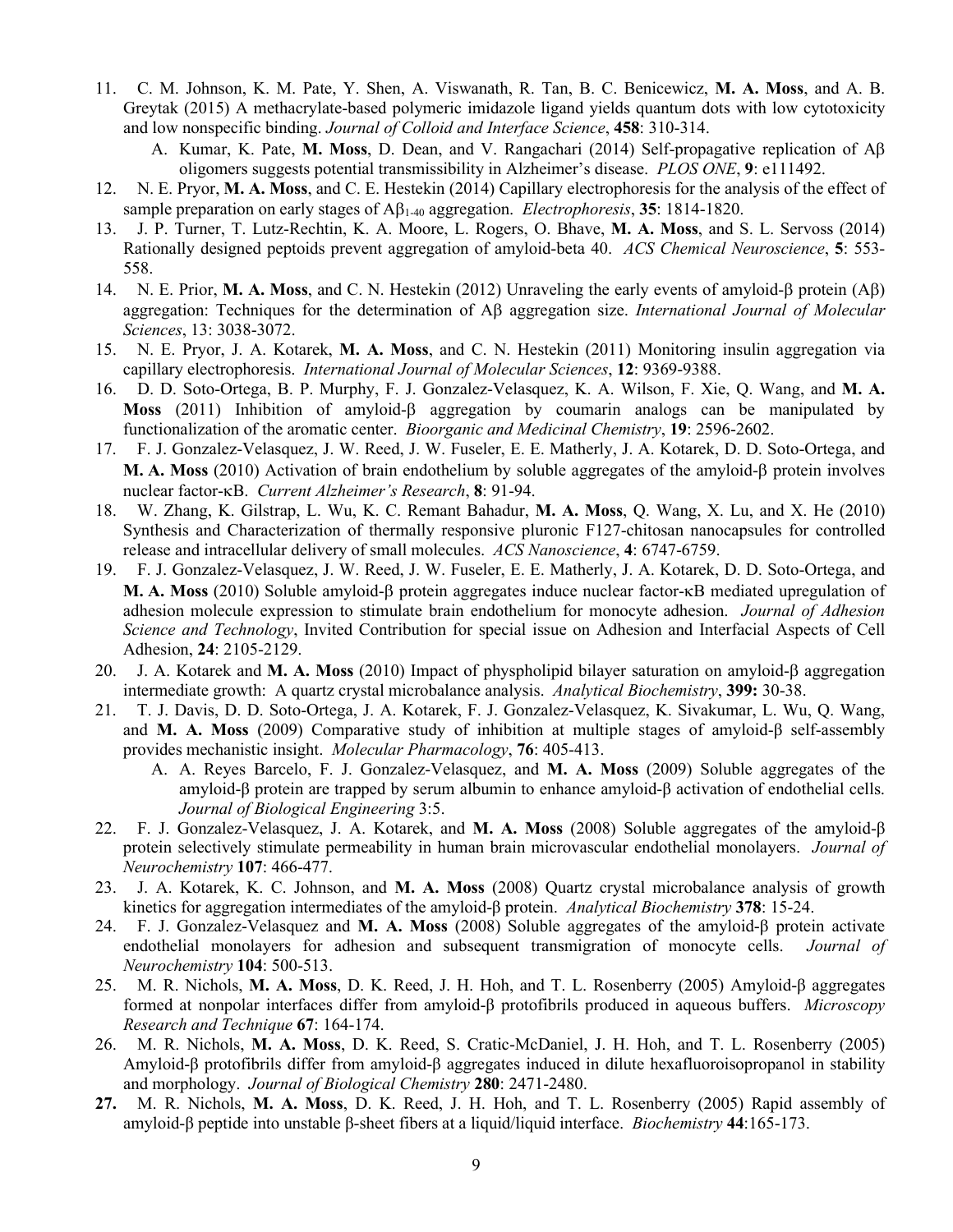- 28. **M. A. Moss**, M. R. Nichols, D. K. Reed, N. Varvel, and T. L. Rosenberry (2004) Nordihydroguaiaretic acid does not disaggregate β-amyloid(1-40) protofibrils but does inhibit growth arising from direct protofibril association. *Molecular Pharmacology* **66**: 592-600.
- 29. **M. A. Moss**, M. R. Nichols, D. K. Reed, J. H. Hoh, and T. L. Rosenberry (2003) The peptide KLVFF-K6 promotes β-amyloid(1-40) protofibril growth by association but does not alter protofibril effects on cellular reduction of 3-(4,5-dimethylthiazol-2-yl)-2,5-diphenyltetrazolium bromide (MTT). *Molecular Pharmacology* **64**: 1160-1168.
- 30. M. R. Nichols, **M. A. Moss**, D. K. Reed, W.-L. Lin, R. Mukhopadhyay, J. H. Hoh, and T. L. Rosenberry (2002) Growth of β-amyloid(1-40) protofibrils by monomer elongation and lateral association. Characterization of distinct products by light scattering. *Biochemistry* **41**: 6115-6127.
- 31. J. Chaky, K. Anderson, **M. Moss**, L. Vaillancourt (2001) Surface hydrophobicity and surface rigidity are inducing signals for spore germination in *Colletotrichum graminicola*. *Phytopathology* **91**: 558-564.
- 32. **M. A. Moss** and K. W. Anderson (2000) Adhesion of cancer cells to endothelial monolayers: A study of initial attachment versus firm adhesion. *The Journal of Adhesion* **74**: 19-40.
- 33. **M. A. Moss**, S. Zimmer, and K. W. Anderson (2000) Role of metastatic potential in the adhesion of human breast cancer cells to endothelial monolayers. *Anticancer Research* **20**: 1425-1434.
- 34. **M. S. Moss**, B. Sisken, S. Zimmer, and K. W. Anderson (1999) Adhesion of nonmetastatic and highly metastatic breast cancer cells to endothelial cells exposed to shear stress. *Biorheology* **36**: 359-371.
- 35. J. A. Hestekin, M. Sarkari, **M. A. Summers**, K. S. Ziemer, L. P. Zuba (1998) Conducting a graduate student symposium: Goals, guidelines, and experiences. *Chemical Engineering Education* **Fall 1998**: 266-268.
- 36. D. Bhattacharyya, S. Ganapathi, S. Vishwanath, **M. Summers**, and D. A. Butterfield (1994) Immobilized enzyme reactions on beads and membranes. In *Biofunctional Membranes*, 117-129.

#### *Patents*

- 1. S. Servoss, **M. A. Moss**, and L. M. Wolf (Submitted, 2019) Peptoid to attenuate inflammatory response. US Patent Application No.: 16/524,107. Washington, DC: US Patent and Trademark Office.
- 2. L. M. Wolf and **M. A. Moss** (Submitted, 2019) Dot blot box and use thereof. US Patent Application No: 16/357,681. Washington, DC: US Patent and Trademark Office.
- 3. S. Servoss, **M. A. Moss**, and J. P. Turner (2018) Peptoids and methods for treating Alzheimer's disease. US Patent No. 10,167,315. Washington, DC: US Patent and Trademark Office.
- 4. S. Servoss and **M. A. Moss** (2014) Peptoids and methods for treating Alzheimer's disease. US Patent No. 8,809,275. Washington, DC: US Patent and Trademark Office.

## *Conference Proceedings/Abstracts (presenter is underlined)*

Includes national and regional conferences and presentations by myself or graduate students

- 1. B. Watson, F. Gonzalez, and **M. Moss** (2019) Concept for a cell-based biosensor for early Alzheimer's disease detection. *Southeastern Regional Meeting of the American Chemical Society, Savannah, GA, Oct 20-22.*
- 2. L. Wolf, S. Servoss, and **M. Moss** (2019) Investigation of a peptoid inhibitor of RAGE expression and inflammatory response. *BMES Annual Meeting, Philadelphia, PA, Oct 16-19*. Poster.
- 3. H. Holt, E. Moore, M. Riese, J. Miles, F. Gonzalez, and **M. Moss** (2019) Amyloid-β interaction with P-glycoprotein at the blood-brain barrier: A novel therapeutic target in Alzheimer's disease. *BMES Annual Meeting, Philadelphia, PA, Oct 16-19*. Oral Presentation.
- 4. B. Watson, F. Gonzalez, and **M. Moss** (2019) Concept for a cell-based biosensor for early Alzheimer's disease detection. *BMES Annual Meeting, Philadelphia, PA, Oct 16-19*. Poster.
- 5. H. Holt, E. Moore, M. Riese, M. Faucett, F. Gonzalez, **M. A. Moss** (2019) Binding and transport of amyloid-β by P-glycoprotein: A novel therapeutic target in Alzheimer's disease. *Biophysical Society 63rd Annual Meeting, Baltimore, MA, Mar 2-6*: 2109-Pos.
- A. A Bhopatkar, G. Ghag, L. M. Wolf, D. N. Dean, M. A. Moss, and V. Rangachari (2019) Cysteine-rich granulin-3 rapidly promotes aggregation of amyloid-β in both redox states. *Biophysical Society 63rd Annual Meeting, Baltimore, MA, Mar 2-6*: 1739-Pos.
- 6. H. Holt, E. Moore, M. Riese, M. Faucett, F. Gonzalez, **M. Moss** (2018) Transport of amyloid-β across the blood-brain barrier by P-glycoprotein: A novel therapeutic target in Alzheimer's disease. *AIChE Annual Meeting, Pittsburgh, PA, Oct 28 – Nov 2:* 190n.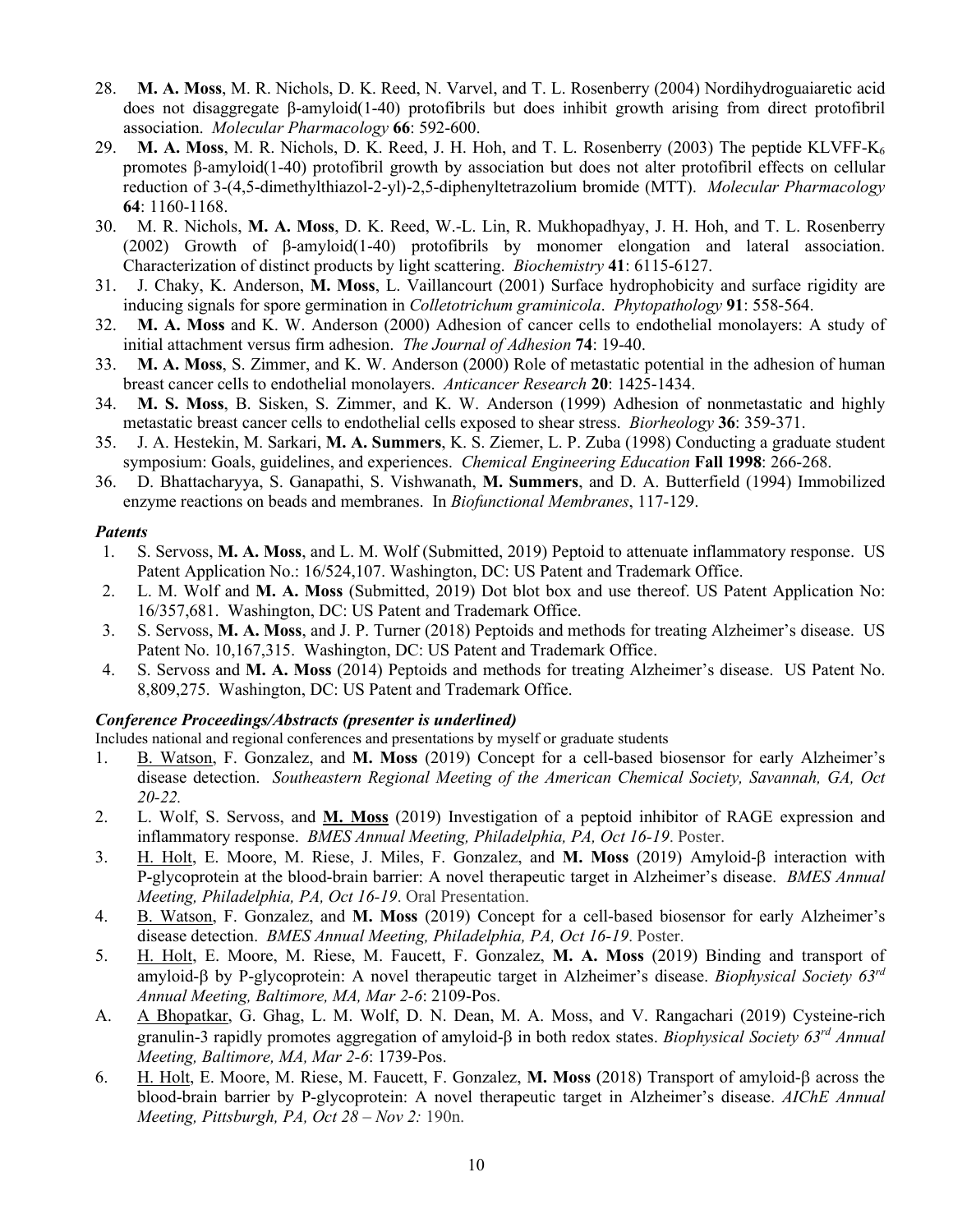- 7. L. M. Wolf, S. Servoss, **M. Moss** (2018) Peptoid JPT1a reduces RAGE expression and attenuates inflammatory response: A potential AD therapeutic. *AIChE Annual Meeting, Pittsburgh, PA, Oct 28 – Nov 2:* 200d.
- 8. H. Holt, E. Moore, M. Riese, M. Faucett, F. Gonzalez, **M. Moss** (2018) Transport of amyloid-β across the blood-brain barrier by P-glycoprotein: A novel therapeutic target in Alzheimer's disease. *BMES Annual Meeting, Atlanta, GA, Oct 17-20:* P-FRI-782.
- 9. L. M. Wolf, S. Servoss, **M. Moss** (2018) An achiral peptoid reduces RAGE expression and attenuates inflammatory response: A potential AD therapeutic. *BMES Annual Meeting, Atlanta, GA, Oct 17-20:* P-FRI-693.
- 10. H. Holt, E. Moore, M. Riese, M. Faucett, F. Gonzalez, **M. Moss** (2018) Transport of amyloid-β across the blood-brain barrier by P-glycoprotein: A novel therapeutic target in Alzheimer's disease. *American Chemical Society Fall National Meeting, Boston, MA, Aug 19-23*: BIOL-61.
- 11. L. M. Wolf, S. Servoss, **M. Moss** (2018) Peptoid JPT1a reduces RAGE expression and attenuates inflammatory response: A potential AD therapeutic. *Biophysical Society 62nd Annual Meeting, San Francisco, CA, Feb 17-21*: 2303-Pos.
- 12. H. Holt, E. Moore, F. Gonzalez, **M. Moss** (2017) Enhancing P-glycoprotein expression and transport toward a therapy for Alzheimer's disease. *Southeastern Regional Meeting of the American Chemical Society, Charlotte, NC, Nov 7-11.*
- *13.* R. J. Geiser, S. Chastain, and **M. Moss** (2017) Regulation of Alzheimer's disease associated mRNA expression by green tea catechins and black tea theaflavins. *Alzheimer's Association International Conference, London, England, Jul 16-20*: P1-093.
- 14. H. Holt, E. Moore, F. Gonzalez, **M. Moss** (2017) Maximizing P-glycoprotein expression and transport in the presence of therapeutic compounds. *AIChE Annual Meeting, Minneapolis, MN, Oct 29 – Nov 3:* 191dn.
- 15. N. van der Munnik, K. Mingle, T. Wei, J. Lauterbach, M. J. Uline, and **M. Moss** (2017) Polyacidfunctionalized gold nanoparticles as an amyloid-β inhibitor platform. *AIChE Annual Meeting, Minneapolis, MN, Oct 29 – Nov 3:* 357f.
- 16. S. Z. Vance, R. Hall, J. Crawford, G. L. Booth, C. N. Hestekin, and **M. Moss** (2017) Understanding the role of glycine in amyloid protein aggregation through rationally designed protein sequences. *AIChE Annual Meeting, Minneapolis, MN, Oct 29 – Nov 3:* 570c.
- 17. X. Redmon, C. Hestekin, **M. A. Moss** (2017) Improving the understanding of early stage amyloid aggregation using microchannel electrophoresis. *AIChE Annual Meeting, Minneapolis, MN, Oct 29 – Nov 3:*  323f.
- 18. S. Z. Vance and **M. Moss** (2017) Understanding the role of chain flexibility in amyloid protein aggregation through rationally designed protein sequences. *Annual Meeting of Institute of Biological Engineers, Salt Lake City, UT, Mar 30-Apr 1*.
- 19. S. Z. Vance, X. Redmon, R. Hall, C. Moore, G. Booth, C. Hestekin, and **M. Moss** (2017) Understanding the role of chain flexibility in amyloid protein aggregation through rationally designed protein sequences. *Biophysical Society 61st Annual Meeting, New Orleans, LA, Feb 11-15*: 264-Pos.
- 20. N. P. van der Munnik, T. Wei, **M. Moss**, and M. J. Uline (2017) Statistical thermodynamic modeling of early Aβ oligomer formation. *Biophysical Society 61st Annual Meeting, New Orleans, LA, Feb 11-15*: 1791- Pos.
- 21. R. J. Geiser, S. Chastain, and **M. Moss** (2017) Regulation of BACE1 mRNA expression in Alzheimer's disease by green tea catechins and black tea theaflavins. *Biophysical Society 61st Annual Meeting, New Orleans, LA, Feb 11-15*: 1781-Pos.
- 22. H. Holt, E. Moore, F. J. Gonzalez-Velasquez, and **M. Moss** (2016) Maximizing P-glycoprotein expression in the presence of certain therapeutic compounds. *AIChE Annual Meeting, San Francisco, CA, Nov 13-18:*  228er.
- 23. K. A. Moore, K. Pate, D. Soto-Ortega, S. Lohse, N. van der Munnik, M. Lim, K. Jackson, V. Lyles, L. Jones, N. Glassgow, V. Napumecheno, S. Mobley, M. J. Uline, R. Mahtab, C. Murphy and **M. A. Moss** (2016) Influence of gold nanoparticle surface chemistry and diameter upon Alzheimer's disease amyloid-β protein aggregation. *AIChE Annual Meeting, San Francisco, CA, Nov 13-18:* 391c.
- 24. **M. Moss**, X. Redmon, and C. N. Hestekin (2016) Improving the understanding of early stage amyloid aggregation using Microchannel electrophoresis *AIChE Annual Meeting, San Francisco, CA, Nov 13-18: 192g.*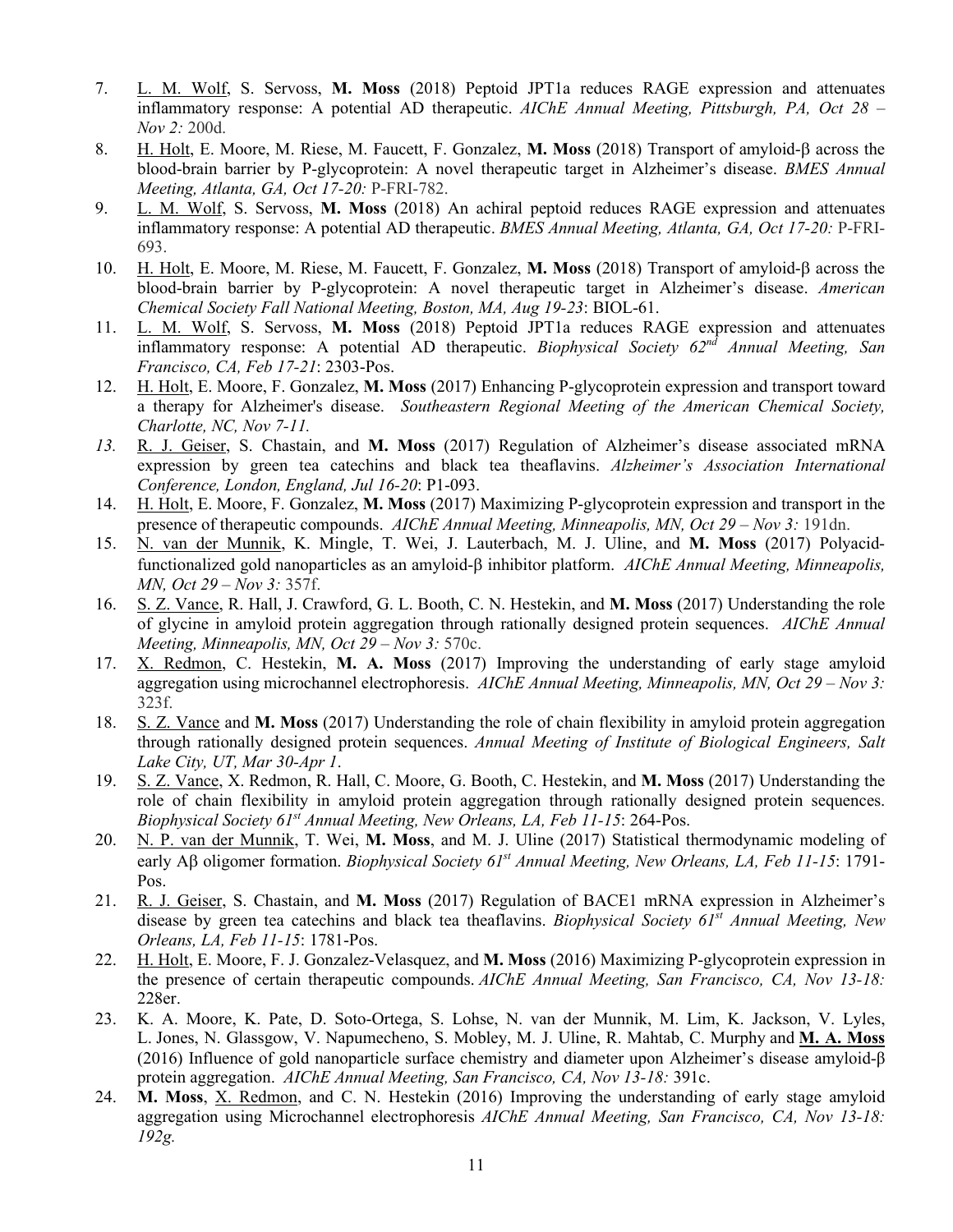- 25. N. P. van der Munnik, S. Sajib, T. Wei, **M. A. Moss**, and M. J. Uline (2016) Statistical Thermodynamic Modeling of Early Amyloid-β Oligomer Formation: Explicit and Implicit Incorporation of Hydrogen Bonding in a Self-Consistent Field Framework. *AIChE Annual Meeting, San Francisco, CA, Nov 13-18: 717a.*
- 26. E. P. Gatzke, K. Catalfomo, M. A. Moss, and L. Wolf (2016) Automated Spatial Analysis of NFI<sup>°</sup>B in Multispectral Images of Cerebrovascular Endothelial Cells. *AIChE Annual Meeting, San Francisco, CA, Nov 13-18:* 253bx.
- 27. N. van der Munnik, T. Wei, **M. A. Moss**, M. Uline (2016) Statistical thermodynamic modeling of early Aβ oligomer formation: Incorporation of solvation in a self-consistent field framework. *Southeastern Regional Meeting of the American Chemical Society, Columbia, SC, Oct 23-26: 611.*
- 28. H. Holt, E. Moore, M. Faucett, F. J. Gonzalez, **M. A. Moss** (2016) Transport of amyloid-β across the blood brain barrier by P-glycoprotein. *Southeastern Regional Meeting of the American Chemical Society, Columbia, SC, Oct 23-26: 728.*
- 29. S. Z. Vance, C. Moore, and **M. A. Moss** (2016) Olive oil antioxidants modulate amyloid-β oligomer toxicity associated with Alzheimer's disease. *BMES Annual Meeting, Minneapolis, MN, Oct 5-8:* Th-143.
- 30. K. M. Pate and **M. A. Moss** (2016) Hydroxylated anthroxanthins reduce amyloid-β-induced neuronal responses associated with Alzheimer's diseases. *National IDeA Symposium of Biomedical Research Excellence (NISBRE), Washington DC, Jun 26-28.*
- 31. S. Z. Vance, C. Moore, K. M. Pate, and **M. A. Moss** (2016) Soy isoflavones modulate amyloid oligomers associated with Alzheimer's disease. *Annual Meeting of Institute of Biological Engineers, Greenville, SC, Apr 7-9.*
- 32. S. E. Chastain, K. M. Pate, and **M. A. Moss** (2016) Multi-target therapeutic potential of green tea catechins and black tea theaflavins toward Aβ-induced signal pathways involved in Alzheimer's disease. *Biophysical Society 60th Annual Meeting, Los Angeles, CA, Feb 27-Mar 2*: 2721-Pos.
- 33. Y. Wang, **M. A. Moss** (2016) Effect of resveratrol and derivatives on interactions between Alzheimer's disease associated Aβ protein oligomers and lipid membranes: A quartz crystal microbalance analysis. *Biophysical Society 60th Annual Meeting, Los Angeles, CA, Feb 27-Mar 2*: 1273-Pos.
- B. N. Hestekin, S. Paracha, J. Kurtz, and **M. A. Moss** (2015) Analysis of amyloid oligomers using microchannel electrophoresis. *AIChE Annual Meeting, Salt Lake City, UT, Nov. 8-13:* 101c.
- 34. K. Pate, N. van der Munnik, and **M. A. Moss** (2015) Quercetin and metabolites reduce amyloid-β-induced apoptosis associated with Alzheimer's disease. *AIChE Annual Meeting, Salt Lake City, UT, Nov. 8-13:* 543b.
- 35. S. Z. Vance, C. Moore, K. Pate, and **M. A. Moss** (2015) Soy isoflavones target amyloid-β oligomers associated with Alzheimer's disease. *AIChE Annual Meeting, Salt Lake City, UT, Nov. 8-13:* 620z.
- 36. H. Holt, E. Moore, M. Faucett, F. Gonzalez, and **M. A. Moss** (2015) Transport of amyloid-β across the blood-brain barrier by P-glycoprotein. *AIChE Annual Meeting, Salt Lake City, UT, Nov. 8-13:* 622b.
- 37. N. van der Munnik, T. Wei, **M. A. Moss**, and M. J. Uline (2015) Statistical thermodynamics of amyloid-β oligomerization. *AIChE Annual Meeting, Salt Lake City, UT, Nov. 8-13:* 713g.
- 38. N. van der Munnik, D. Soto-Ortega, **M. Moss**, and M. Uline (2015) Rational design of surface modified gold nanoparticles for the modulation of amyloid-β aggregation. *BMES Annual Meeting, Tampa, FL, Oct 7- 10*: OP-Fri-1-3.
- 39. K. Pate, M. Rogers, and **M. Moss** (2015) Quercetin and metabolites reduce Aβ-induced apoptosis associated with Alzheimer's disease. *BMES Annual Meeting, Tampa, FL, Oct 7-10*: OP-Fri-3-9.
- 40. H. Holt, E. Moore, M. Faucett, F. Gonzalez, and **M. Moss** (2015) Transport of amyloid-β across the bloodbrain barrier by P-glycoprotein. *BMES Annual Meeting, Tampa, FL, Oct 7-10*: OP-Sat-2-2.
- 41. S. Chastain, K. Pate, and **M. Moss** (2015) Attenuation of Aβ-induced apoptosis by tea polyphenols via modulation of Aβ oligomerization. *BMES Annual Meeting, Tampa, FL, Oct 7-10*: P-Th-295.
- 42. Y. Wang and **M. Moss** (2015) Inhibition of Aβ aggregation elongation by piceatannol: A quartz crystal microbalance analysis. *BMES Annual Meeting, Tampa, FL, Oct 7-10*: P-Fr-569.
- 43. S. Vance, C. Moore, and **M. Moss** (2015) Olive oil phenylethanoids modulate Aβ aggregation through targeting of oligomeric species. *BMES Annual Meeting, Tampa, FL, Oct 7-10*: P-Fr-593.
- 44. S. E. Chastain and **M. Moss** (2015) Green and black tea polyphenols mechanistically inhibit amyloid-β aggregation in Alzheimer's disease. *Biophysical Society 59th Annual Meeting, Baltimore, MD, Feb 7-11*: 1793-Plat.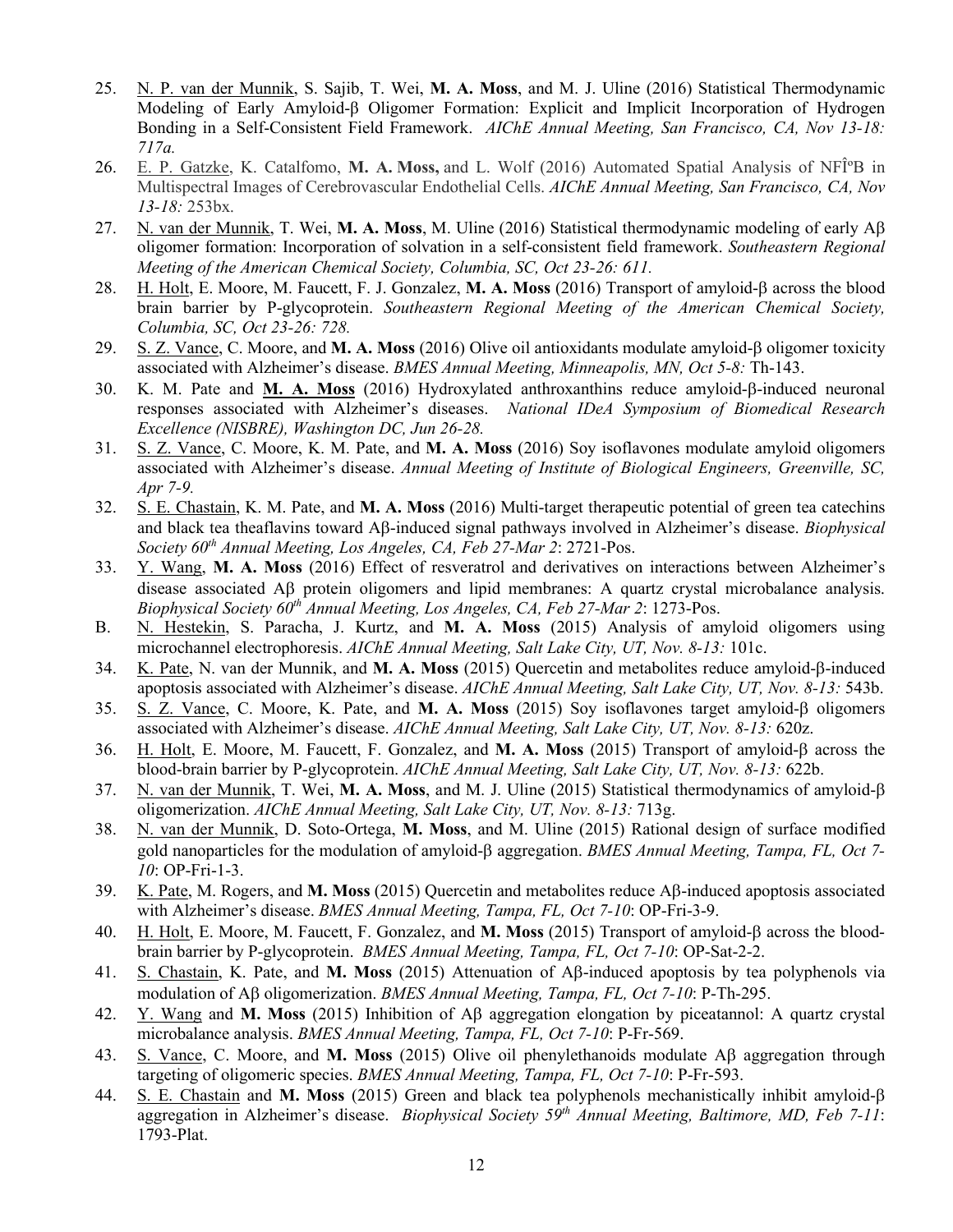- 45. Y. Wang and **M. A. Moss** (2015) The resveratrol derivative picetannol alters the conformation of Alzheimer's disease associated Aβ protein aggregates. *Biophysical Society 59th Annual Meeting, Baltimore, MD, Feb 7-11*: 226-Pos.
- 46. K. Pate, M. Rogers, and **M. A. Moss** (2015) The ability of polyphenols to reduce Aβ-induced apoptosis associated with Alzheimer's disease. *Biophysical Society 59th Annual Meeting, Baltimore, MD, Feb 7-11*: 331-Pos.
- 47. L. M. Wolf, J. P. Turner, S. Servoss and **M. A. Moss** (2015) The effect of peptoids on Aβ aggregation and NF-κB activation in Alzheimer's disease. *Biophysical Society 59th Annual Meeting, Baltimore, MD, Feb 7- 11*: 334-Pos.
- 48. S. Z. Vance, K. Pate, C. Moore, and **M. A. Moss** (2015) Phenylethanoids can modulate amyloid-β aggregation associated with Alzheimer's disease. *Biophysical Society 59th Annual Meeting, Baltimore, MD, Feb 7-11*: 1096-Pos.
- 49. N. Munnik, **M. A. Moss**, and M. J. Uline (2015) Rational design of surface modified nanoparticles for modulation of amyloid-β aggregation. *Biophysical Society 59th Annual Meeting, Baltimore, MD, Feb 7-11*: 267-Pos.
- C. N. Dean, A. Kumar, K. M. Pate, **M. A. Moss**, and V. Rangachari (2015) Self-propagative replication of amyloid-β oligomers in Alzheimer's disease. *Biophysical Society 59th Annual Meeting, Baltimore, MD, Feb 7-11*: 332-Pos.
- 50. Y. Wang and **M. A. Moss** (2014) The natural stillbenoid resveratrol and its derivatives' inhibitory capabilities toward Alzheimer's disease associated amyloid-β protein aggregation. *AIChE Annual Meeting, Atlanta, GA, Nov 16-21*: 631c.
- 51. S. Z. Vance, K. Pate, and **M. A. Moss** (2014) Phenylethanoids can modulate amyloid-β aggregation associated with Alzheimer's disease. *AIChE Annual Meeting, Atlanta, GA, Nov 16-21*: 588a.
- 52. K. Pate, M. Rogers, J. Clegg, and **M. A. Moss** (2014) Quercetin and derivatives reduce nuclear factor-κB activation associated with Alzheimer's disease through inhibition of both amyloid-β oligomer formation and reactive oxygen species. *AIChE Annual Meeting, Atlanta, GA, Nov 16-21*: 636c.
- 53. N. van der Munnik and **M. A. Moss** (2014) Tannic acid inhibits amyloid-β aggregation with specificity for an oligomer species. *AIChE Annual Meeting, Atlanta, GA, Nov 16-21*: 631e.
- 54. S. Chastain, K. Pate, and **M. A. Moss** (2014) Green and black tea polyphenols mechanistically inhibit amyloid-β aggregation in Alzheimer's disease. *AIChE Annual Meeting, Atlanta, GA, Nov 16-21*: 3746e.
- 55. J. P. Turner, L. Wolf, T. Lutz-Rechtin, **M. A. Moss**, and S. Servoss (2014) Effects of rationally designed peptoids on amyloid-β 1-40. *AIChE Annual Meeting, Atlanta, GA, Nov 16-21*: 388c.
- D. N. Hestekin, **M. A. Moss**, E. Pryor, and J. Kurtz (2014) Microchannel Electrophoresis for analysis of amyloid protein oligomers. *AIChE Annual Meeting, Atlanta, GA, Nov 16-21*: 37a.
- 56. S. Chastain, K. Pate, and **M. A. Moss** (2014) Green and black tea polyphenols mechanistically inhibit amyloid-β aggregation in Alzheimer's disease. *BMES Annual Meeting, San Antonio, TX, Oct 22-25*: P-Fri-275.
- 57. K. Pate, M. Rogers, J. Clegg, and **M. A. Moss** (2014) Quercetin and derivatives reduce nuclear factor-κB activation associated with Alzheimer's disease. *BMES Annual Meeting, San Antonio, TX, Oct 22-25*: OP-Fri-3-4.
- 58. Y. Wang and **M. A. Moss** (2014) Resveratrol and its derivatives as potential inhibitors of Aβ peptide aggregation. *BMES Annual Meeting, San Antonio, TX, Oct 22-25*: P-Fri-284.
- 59. J. P. Turner, T. Lutz-Rechtin, K. Moore, **M. Moss**, and S. Servoss (2014) Peptoids that minimc the peptide KLVFF prevent aggregation of Aβ1-40. *Annual Meeting of the American Chemistry Society, Dallas, TX, Mar 16-20*, BIOT 0370.
- 60. J. W. Reed, K. Pate, J. Clegg, M. Rogers, and **M. A. Moss** (2014) Hydroxylated flavones reduce Alzheimer's disease amyloid-β oligomerization and physiological activity. *Annual Meeting of the American Chemistry Society, Dallas, TX, Mar 16-20*, BIOT 0168.
- 61. K. Moore, L. M. Wolf, J. P. Turner, S. Servoss, and **M. Moss** (2014) The effect of peptoids on Aβ aggregation and NF-κB activation in Alzheimer's disease. *Annual Meeting of Institute of Biological Engineers, Lexington, KY, Mar 6-8*.
- 62. L. M. Wolf, K. Moore, J. P. Turner, S. Servoss, and **M. Moss** (2013) The effect of peptoids on Aβ aggregation and NF-κB activation in Alzheimer's disease. *AIChE Annual Meeting, San Francisco, CA, Nov*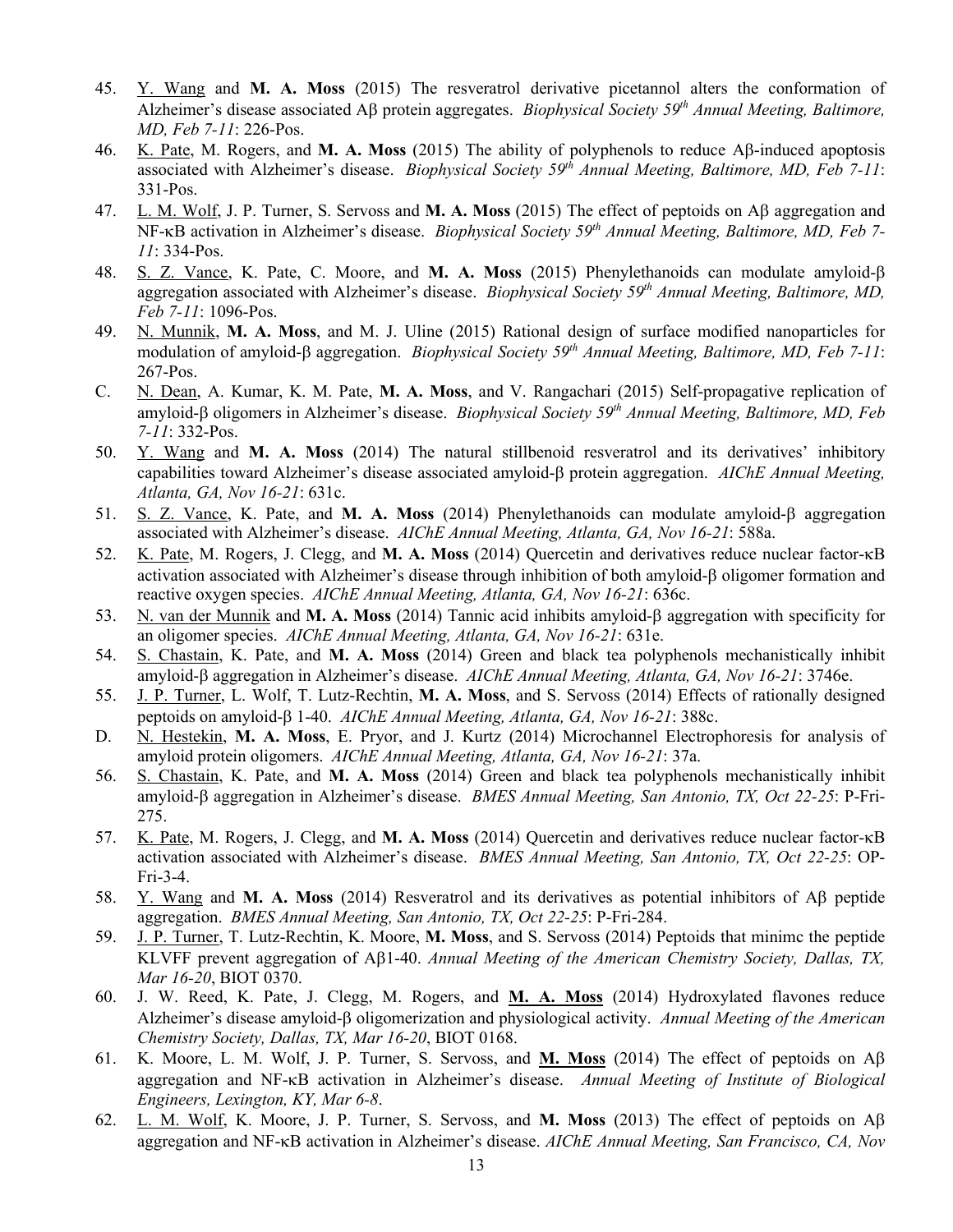*3-8*: 544b.

- 63. K. M. Pate, M. Rogers, J. Clegg, and **M. A. Moss** (2013) Ability of polyphenols to attenuate Alzheimer's disease by reducing nuclear factor-κB activation. *AIChE Annual Meeting, San Francisco, CA, Nov 3-8*: 683d.
- 64. J.-H. Tseng, Y. Wang, and **M. Moss** (2013) Anthrcyanidins modulate amyloid-β aggregation and attenuate reactive oxygen species associated with Alzheimer's disease pathogenesis. *AIChE Annual Meeting, San Francisco, CA, Nov 3-8*: 544e.
- 65. H. M. Kayello, D. P. Visco, J.-H. Tseng, D. Soto-Ortega, C. Suo, J. Gao, S. Chastain, B. P. Murphy, M. Lim, F. Xie, J. Chapman, Q. Wang, and **M. Moss** (2013) A novel computer-aided molecular approach using the signature molecular descriptor to design non-intuitive amyloid-β aggregation inhibitors. *AIChE Annual Meeting, San Francisco, CA, Nov 3-8*: 6b.
- 66. C. N. Hestekin, E. Pryor, and **M. Moss** (2013) Microchannel electrophoresis analysis of amyloid protein aggregation. *Annual Meeting of the American Electrophoresis Society, San Francisco, CA, Nov 3-8*: 34c.
- 67. K. Moore, L. M. Wolf, and **M. Moss** (2013) The effect of peptoids on Aβ aggregation and NF-κB activation in Alzheimer's disease. *BMES Annual Meeting, Seattle, WA, Sep 25-28*, P-Fri-A-253.
- 68. K. M. Pate, M.Rogers, J. Clegg, and **M. A. Moss** (2013) Ability of polyphenols to attenuate Alzheimer's disease by reducing nuclear factor-κB activation. *BMES Annual Meeting, Seattle, WA, Sep 25-28*: OP-Sat-I-16.
- 69. J.-H. Tseng, J. Chapman, and **M. Moss** (2013) Selective dihydropyridines inhibit amyloid-β aggregation and alter the morphology of amyloid-β aggregates associated with Alzheimer's disease. *BMES Annual Meeting, Seattle, WA, Sep 25-28*: OP-Sat-I-18.
- 70. S. E. Chastain, K. Pate, and **M. Moss** (2013) Conformation-dependent inhibitory binding of green tea catechins to amyloid-β in Alzheimer's disease. *BMES Annual Meeting, Seattle, WA, Sep 25-28*: P-Sat-A-68.
- 71. J. W. Reed, K. Pate, J. Clegg, M. Rogers, and **M. A. Moss** (2013) Hydroxylated flavones reduce amyloid-β oligomerization and physiological activity, *Annual Meeting of Institute of Biological Engineers, Raleigh, NC, Mar 7-9*.
- 72. J.-H. Tseng, J. Chapman, and **M. A. Moss** (2012) Dihydropyridines inhibit amyloid-β aggregation and alter the morphology of amyloid-β fibrils associated with Alzheimer's disease, *AIChE Annual Meeting, Pittsburgh, PA, Oct 28-Nov 2:* 518d.
- 73. J. W. Reed, K. Pate, J. Clegg, M. Rogers, and **M. A. Moss** (2012) Hydroxylated flavones reduce amyloid-β induced calcium influx, *AIChE Annual Meeting, Pittsburgh, PA, Oct 28-Nov 2:* 760e.
- 74. K. A. Moore, D. Soto-Ortega, M. Lim, K. Pate, K. Jackson, S. Lohse, R. Mahtab, C. Murphy and M.A Moss (2012) Inhibition of Alzheimer's-associated Aβ aggregation by gold nanoparticles, *AIChE Annual Meeting, Pittsburgh, PA, Oct 28-Nov 2:* 214d.
- E. Pryor, C. N. Hestekin and **M. Moss** (2012) The use of microchannel electrophoresis to detect early stages of amyloid-beta aggregation, *AIChE Annual Meeting, Pittsburgh, PA, Oct 28-Nov 2:* 185g.
- 75. D. P. Visco, J.-T. Tseng, D. Soto-Ortega, C. Suo, J. Gao, S. Chastain, B. P. Murphy, M. Lim, F. Xie, J. Chapman, Q. Wang, and **M. Moss** (2012) An innovative computer-aided molecular design approach to the rational design of novel small molecule inhibitors of amyloid-β aggregation, *AIChE Annual Meeting, Pittsburgh, PA, Oct 28-Nov 2:* 601i.
- 76. J.-T. Tseng, J. Chapman, and **M. A. Moss** (2012) Naphthalamide analogs inhibit amyloid-β aggregation and acetylcholinesterase activity associated with Alzheimer's disease, *BMES Annual Meeting, Atlanta, GA, Oct 24-27*: P-Sat-A-264.
- 77. J. W. Reed, K. Pate, J. Clegg, M. Rogers, and **M. A. Moss** (2012) Hydroxylated flavones alter amyloid-β oligomer formation, *BMES Annual Meeting, Atlanta, GA, Oct 24-27:* P-Th-B-236.
- 78. K. A. Moore, D. Soto-Ortega, M. Lim, K. Pate, K. Jackson, S. Lohse, R. Mahtab, C. Murphy and **M.A Moss** (2012) Inhibition of Alzheimer's-associated Aβ aggregation by gold nanoparticles, *BMES Annual Meeting, Atlanta, GA, Oct 24-27*: P-Th-A-49.
- 79. S. Chastain and **M. Moss** (2012) Mechanistic inhibition of amyloid-beta aggregation in Alzheimer's disease by green tea catechin, *BMES Annual Meeting, Atlanta, GA, Oct 24-27:* P-Sat-A-91.
- 80. B. L. Bungart, J C.-M. Lee, and **M. Moss** (2012) Hydroxyl-dependent effects of isoflavones on amyloid-β aggregation, *BMES Annual Meeting, Atlanta, GA, Oct 24-27:* P-Sat-A-276.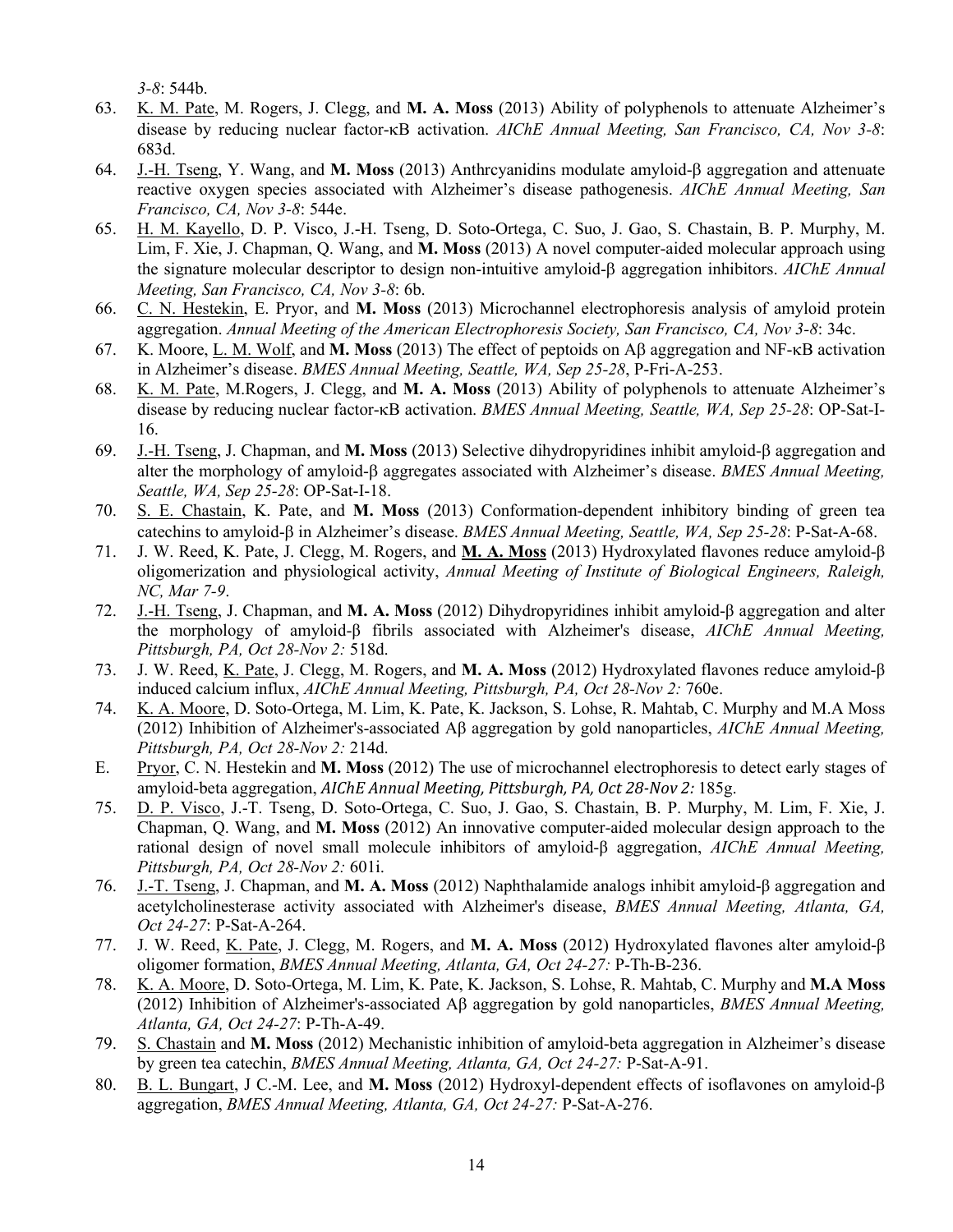- 81. J. R. Clegg, K. M. Pate, S. Z. Vance, J. W. Reed, and **M. A. Moss** (2012) Phenolic acids alter amyloid-β oligomerization and consequent cellular responses, *BMES Annual Meeting, Atlanta, GA, Oct 24-27*: P-Sat-A-296.
- F. J. Gonzalez-Valesquez, J. W. Reed, J. W. Fuseler, J. A. Kotarek, D. D. Soto-Ortega, and **M. A. Moss** (2012) Activation of endothelium in Alzheimer's brain involves soluble aggregates of the amyloid-β protein. *27th International Conference of Alzheimer's Disease International, London, UK, Mar 7-10*: OC007.
- 82. K. A. Wilson, D. D. Soto-Ortega, M. Lim, K. S. Jackson, R. Mahtab, C. Murphy, and **M. A. Moss** (2012) Gold nanospheres inhibit Alzheimer's disease associated amyloid-β protein aggregation. *Annual Meeting of Institute of Biological Engineers, Indianapolis, IN, Mar 3-5*.
- 83. K. A. Wilson, M. Lim, K. Jackson, R. Mahtab, and **M. A. Moss** (2011) Mechanistic inhibition of Alzheimer's associated Aβ aggregation by gold nanoparticles. *AIChE Annual Meeting, Minneapolis, MN, Oct 16-21:* 157f.
- 84. J.-T Tseng, C. Suo, D. Davda, J. Gao, A. Terry, J Chapman, and **M. A. Moss** (2011) Acetylcholinesterase inhibitors can interfere in amyloid-β self-assembly: Potential for multi-target drugs for Alzheimer's disease. *AIChE Annual Meeting, Minneapolis, MN, Oct 16-21:* 216e.
- 85. E. Pryor, **M. A. Moss**, and C. N. Hestekin (2011) The use of microchannel electrophoresis to understand amyloid aggregation. *AIChE Annual Meeting, Minneapolis, MN, Oct 16-21:* 424a.
- 86. J. W. Reed and **M. A. Moss** (2011) Soluble amyloid-β aggregates modify expression of claudin-3 in a model of the blood-brain barrier. *AIChE Annual Meeting, Minneapolis, MN, Oct 16-21:* 565e.
- 87. K. A. Wilson, M. Lim, K. Jackson, R. Mahtab, and **M. A. Moss** (2011) Mechanistic inhibition of Alzheimer's associated Aβ aggregation by gold nanoparticles. *BMES Annual Meeting, Hartford, CT, Oct 13-16*.
- 88. J. A. Kotarek and **M. A. Moss** (2011) Analysis and inhibition of amyloid-β protein aggregation at a biological interface: A quartz crystal microbalance study. *Biochemical Engineering XVI, Seattle, WA, Jul 26-30*.
- 89. J. A. Kotarek, D. D. Soto-Ortega, and **M. A. Moss** (2011) Inhibition of amyloid-β protein assembly is dependent upon environmental conditions: A QCM biosensor analysis. *Annual Meeting of Institute of Biological Engineers, Atlanta, GA, Mar 3-5.*
- 90. J. W. Reed, F. J. Gonzalez-Velasquez, J. W. Fuseler, E. E. Matherly, J. A. Kotarek, D. D. Soto-Ortega, and **M. A. Moss** (2010) Optical image analysis facilitates an understanding of amyloid-β aggregate activation of brain microvascular endothelial cells. *AIChE Annual Meeting, Salt Lake City, UT, Nov 7-12:* 386f.
- 91. D. D. Soto-Ortega, S. Paolini, A. Alkilany, R. Mahtab, C. Murphy, and **M. A. Moss** (2010) Negatively charged gold nanoparticles can inhibit the formation of Alzheimer's disease amyloid-β protein aggregates in a mechanistic-specific fashion. *AIChE Annual Meeting, Salt Lake City, UT, Nov 7-12:* 701d.
- 92. J. A. Kotarek, D. Soto-Ortega, Q. Wang, and **M. A. Moss** (2010) Inhibition of amyloid-β protein assembly is dependent upon environmental conditions: A quartz crystal microbalance analysis. *AIChE Annual Meeting, Salt Lake City, UT, Nov 7-12:* 750c.
- 93. J.-H. Tseng, S. Guram, and **M. A. Moss** (2010) Calcium channel blockers can attenuate amyloid-β selfassembly: Potential as dual-action drugs for Alzheimer's disease. *AIChE Annual Meeting, Salt Lake City, UT, Nov 7-12:* 47c.
- 94. C. Suo, J.-H. Tseng, L. Wu, Q. Wang, and **M. A. Moss** (2010) Polyphenols do not dissociate Alzheimer's disease amyloid-β fibrils but bind fibril to interrupt fibril-thioflavin T interactions. *AIChE Annual Meeting, Salt Lake City, UT, Nov 7-12:* 575c.
- 95. E. Pryor, **M. A. Moss**, and C. Hestekin (2010) Electrophoretic separation of amyloid proteins via capillary electrophoresis. *Annual Meeting of the American Electrophoresis Society, Salt Lake City, UT, Nov 7-12:*  198f.
- 96. J. A. Kotarek and **M. A. Moss** (2010) Analysis of amyloid-β protein assembly at a biological interface using a quartz crystal microbalance. *Proceedings of the 14th Annual Meeting of IBE, Cambridge, MA, Mar 3-6.*
- 97. T. J. Davis, D. D. Soto-Ortega, J. A. Kotarek, F. J. Gonzalez-Velasquez, K. Sivakumar, L. Wu, Q. Wang, and **M. A. Moss** (2009) Comparative study of inhibition at multiple stages of amyloid-β self-assembly provides mechanistic insight. *AIChE Annual Meeting, Nashville, TN, Nov 8-13:* 485ak.
- G. J. Gonzalez-Velasquez, J. W. Reed, E. E. Matherly, J. A. Kotrek, D. D. Soto-Ortega, and **M. A. Moss** (2009) Amyloid-β protein aggregates selectively activate brain endothelium for adhesion via nuclear factor-κB-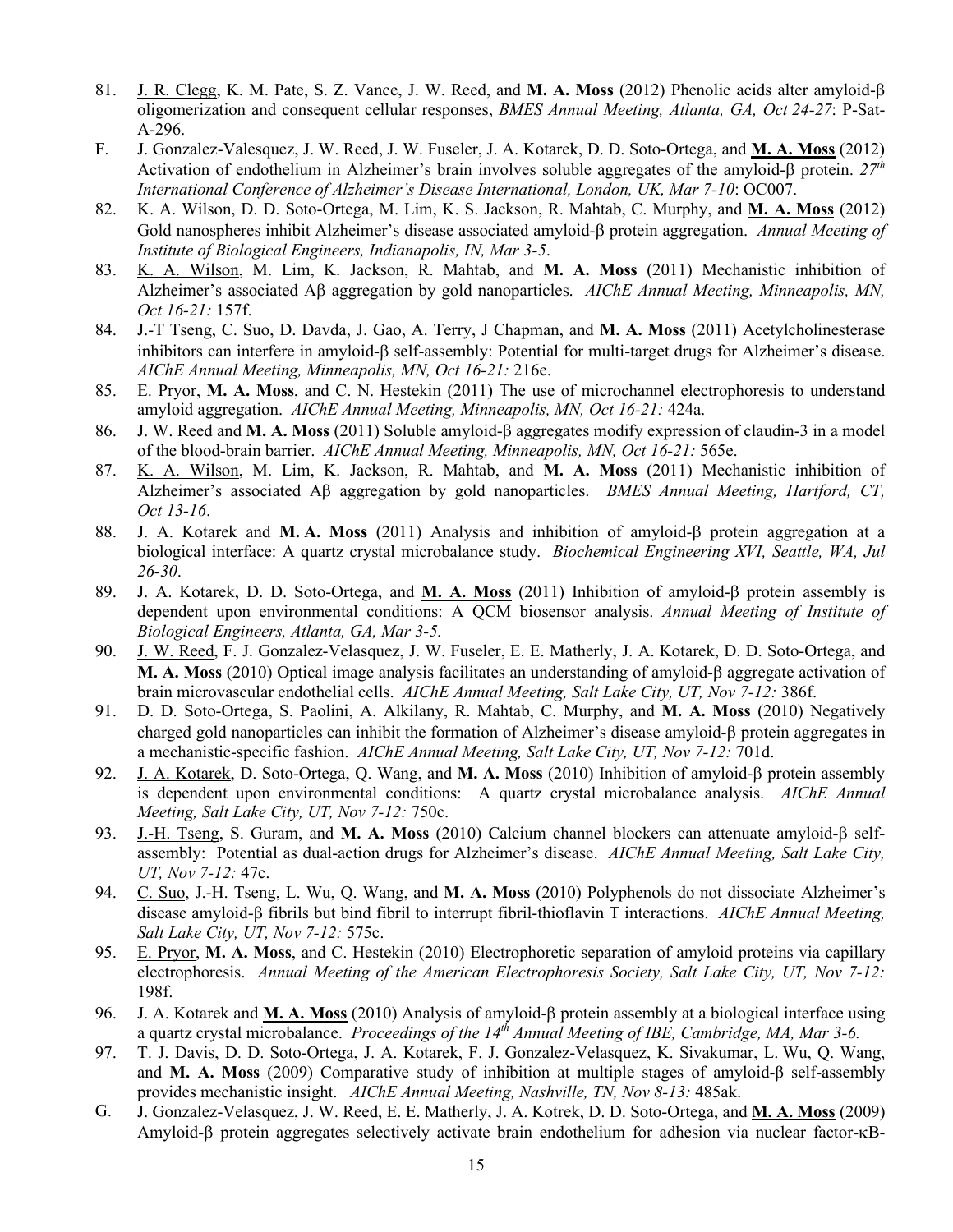mediated upregulation of cell surface adhesion molecules. *AIChE Annual Meeting, Nashville, TN, Nov 8-13:* 649f.

- 98. J. A. Kotarek and **M. A. Moss** (2009) Quartz crystal microbalance analysis of amyloid-β protein assembly at a biological interface. *AIChE Annual Meeting, Nashville, TN, Nov 8-13:* 230d.
- 99. D. D. Soto-Ortega, B. P. Murphy, T. J. Davis, Q. Wang, and **M. A. Moss** (2009) Inhibition of fibril formation by the amyloid-β Protein Involved in Alzheimer's disease. *AIChE Annual Meeting, Nashville, TN, Nov 8-13:* 694g.
- 100. E. Pryor, C. N. Hestekin, and **M. A. Moss** (2009) The use of capillary electrophoresis to monitor the early stages of insulin aggregation. *AIChE Annual Meeting, Nashville, TN, Nov 8-13:* 457d.
- 101. E. Pryor, C. N. Hestekin, and **M. A. Moss** (2009) Capillary electrophoresis as a tool to monitor the early stages of insulin aggregation. *Annual Meeting of the American Electrophoresis Society, Nashville, TN, Nov 8-13:* 334h.
- 102. F. J. Gonzalez-Velasquez, J. W. Reed, E. E. Matherly, J. A. Kotrek, D. D. Soto-Ortega, and **M. A. Moss** (2009) Activation of endothelium in Alzheimer's disease brain involves soluble aggregates of the amyloid-β protein. *BMES Annual Meeting, Pittsburgh, PA, Oct 7-10:* PS 9A-19.
- 103. D. D. Soto-Ortega, B. P. Murphy, T. J. Davis, Q. Wang, and **M. A. Moss** (2009) Inhibition of fibril formation by the amyloid-β protein involved in Alzheimer's disease. *BMES Annual Meeting, Pittsburgh, PA, Oct 7-10:* PS 9A-131.
- 104. J. A. Kotarek and **M. A. Moss** (2009) Quartz crystal microbalance analysis of amyloid-β protein assembly at a biological interface. *BMES Annual Meeting, Pittsburgh, PA, Oct 7-10:* PS 9A-132.
- 105. D. D. Soto-Ortega, T. J. Davis, J. A. Kotarek, F. J. Gonzalez-Velasquez, K. Sivakumar, L. Wu, Q. Wang, and **M. A. Moss** (2009) Study of inhibition at multiple stages of amyloid-β self-assembly provides mechanistic insight. *Biochemical Engineering XVI, Burlington, VT, Jul 5-9*.
- 106. F. J. Gonzalez-Velasquez, J. W. Reed, J. W. Fuseler, E. E. Matherly, J. A. Kotarek, D. D. Soto-Ortega, and **M. A. Moss** (2009) Activation of endothelium in Alzheimer's disease brain involves soluble aggregates of the amyloid-β protein. *Biochemical Engineering XVI, Burlington, VT, Jul 5-9*.
- 107. D. D. Soto-Ortega, B. Murphy, and **M. A. Moss** (2009) Inhibition of Alzheimer's disease amyloid-β fibril formation. *Annual Meeting of the South Carolina Academy of Science, Columbia, SC, Apr 14-16*.
- 108. J. A. Kotarek, K. C. Johnson, and **M. A. Moss** (2009) Quartz crystal microbalance analysis of amyloid-β protein assembly at a biological interface. *Annual Meeting of the South Carolina Academy of Science, Columbia, SC, Apr 14-16*.
- 109. F. J. Gonzalez-Velasquez, J. A. Kotarek, and **M. A. Moss** (2009) Activation of endothelium in Alzheimer's disease brain involves soluble aggregates of the amyloid-β protein. *Annual Meeting of the South Carolina Academy of Science, Columbia, SC, Apr 14-16*.
- 110. J. A. Kotarek, K. C. Johnson, and **M. A. Moss** (2009) Quartz crystal microbalance analysis of amyloid-β protein assembly at a biological interface. *Proceedings of the 13th Annual Meeting of IBE, Santa Clara, CA, Mar 19-21:* #048.
- 111. F. J. Gonzalez-Velasquez, J. A. Kotarek, and **M. A. Moss** (2009) Activation of endothelial adhesion in Alzheimer's disease involves soluble aggregates of the amyloid-β protein. *Proceedings of the 32nd Annual Meeting of the Adhesion Society, Savannah, GA, Feb 15-19*: 15-17.
- 112. J. A. Kotarek, K. C. Johnson, and **M. A. Moss** (2008) Quartz crystal microbalance analysis of growth kinetics for aggregation intermediates of the amyloid-β protein. *AIChE Annual Meeting Conference Proceedings, Philadelphia, PA, Nov 8-13*: 587e.
- 113. F. J. Gonzalez-Velasquez, J. A. Kotarek, and **M. A. Moss** (2008) Activation of endothelium in Alzheimer's disease brain involves soluble aggregates of the amyloid-β protein. *AIChE Annual Meeting Conference Proceedings, Philadelphia, PA*, *Nov 8-13*: 670d.
- 114. J. A. Kotarek, K. C. Johnson, and **M. A. Moss** (2008) Quartz crystal microbalance analysis of growth kinetics for aggregation intermediates of the amyloid-β protein. *Proceedings of the 12th Annual Meeting of IBE, Chapel Hill, NC*, *Mar 6-9*: #048.
- 115. F. J. Gonzalez and **M. A. Moss** (2008) Selective activation of endothelial monolayers by soluble aggregates of the amyloid-β protein involved in Alzheimer's disease: Potential for exploitation in a cell-based biosensor. *2008 South Carolina IDeA Network of Biomedical Research Excellence Symposium, Charleston, SC, Jan 17-18*.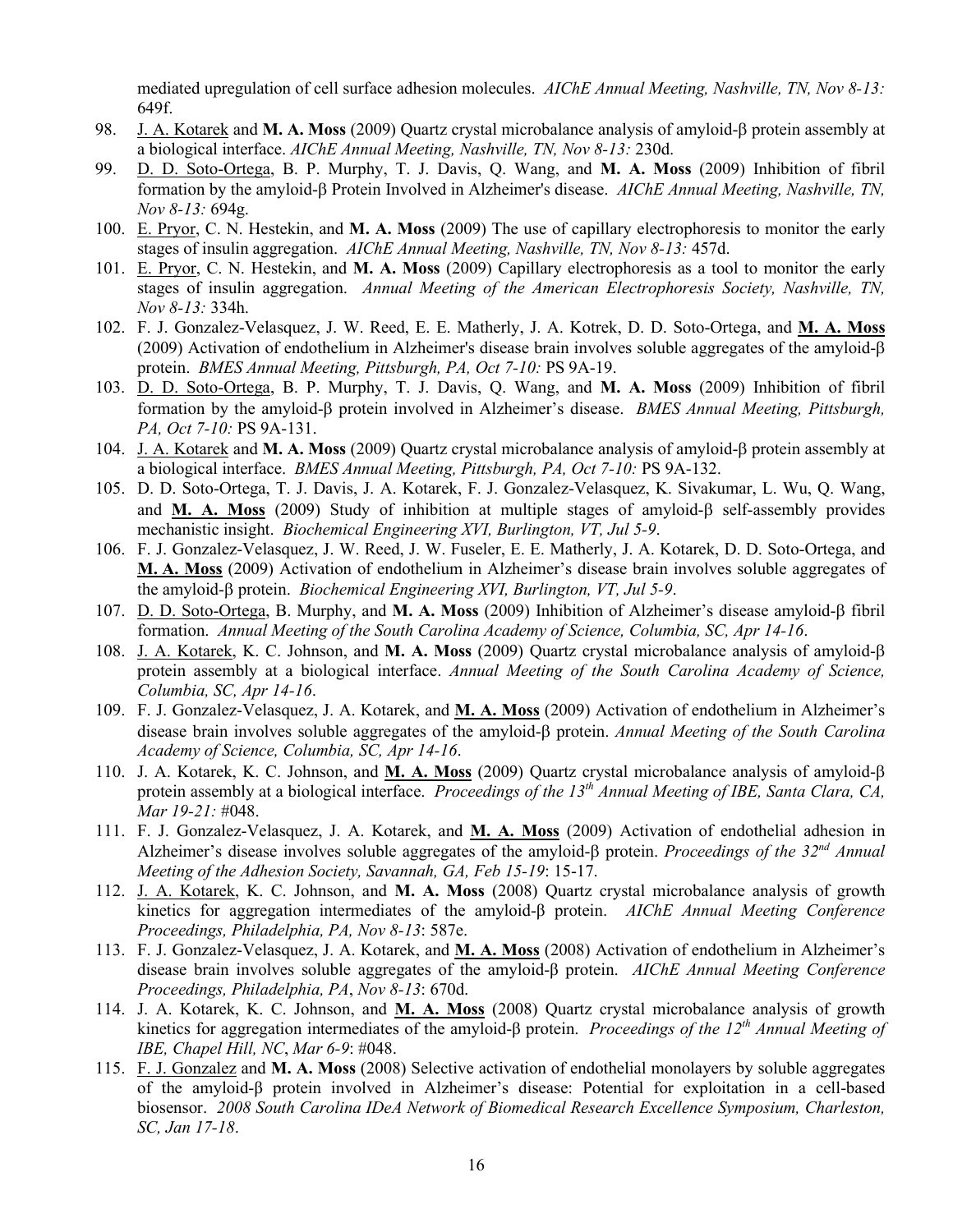- 116. J. A. Kotarek and **M. A. Moss** (2007) Detection of amyloid-β aggregate growth using a quartz crystal microbalance. *AIChE Annual Meeting Conference Proceedings, Salt Lake City, UT, Nov 4-9*: 516ay.
- A. A. Reyes Barcelo, F. J. Gonzalez, and **M. A. Moss** (2007) Influence of serum albumin on Alzheimer's amyloid-β protein assembly and activity. *AIChE Annual Meeting Conference Proceedings, Salt Lake City, UT, Nov 4-9*: 242b.
- 117. F. J. Gonzalez, A. A. Reyes Barcelo, and **M. A. Moss**. (2007) Amyloid-β induced endothelial-monocyte interactions involved in Alzheimer's disease. *South Carolina Bioengineering Summit, Charleston SC, Jun 14-15*.
- 118. F. J. Gonzalez, A. A. Reyes Barcelo, and **M. A. Moss** (2007) Amyloid-β induced endothelial-monocyte interactions involved in Alzheimer's disease. *Experimental Biology, Washington DC, Apr 28 – May 2, FASEB Journal* **21**: 872.6.
- 119. J. A. Kotarek, K. C. Johnson, and **M. A. Moss** (2007) Quantification of surface-specific assembly of the amyloid-β protein involved in Alzheimer's disease using a quartz crystal microbalance. *Proceedings of the 12th Annual Meeting of IBE*, *St. Louis, MO, Mar 30 – Apr 1*: #078.
- 120. J. A. Kotarek and **M. A. Moss** (2006) Detection of active amyloid-β species using a quartz crystal microbalance. *AIChE Annual Meeting Conference Proceedings, San Francisco, CA, Nov 12-17*: 182d.
- 121. F. J. Gonzalez, A. A. Reyes Barcelo, and **M. A. Moss** (2006) Amyloid-β induced endothelial-monocyte interactions involved in cerebral amyloid angiopathy and Alzheimer's disease. *AIChE Annual Meeting Conference Proceedings, San Francisco, CA, Nov 12-17*: 338f.
- 122. F. J. Gonzalez, A. A. Reyes Barcelo, and **M. A. Moss** (2006) Amyloid-β induced endothelial-monocyte interactions involved in Alzheimer's disease. *BMES Annual Fall Meeting Conference Proceedings, Chicago, IL, Oct 12-14*: #112.
- 123. F. J. Gonzalez and **M. A. Moss**. (2006) Amyloid-β-endothelial interactions involved in cerebral amyloid angiopathy and Alzheimer's disease. *GA/SC Neuroscience Consortium, Charleston SC, Apr 8.*
- 124. **M. A. Moss** and C. Zayas-Ortiz (2005) Identification of inhibitory binding faces of β-amyloid fibril formation. *AIChE Annual Meeting Conference Proceedings, Cincinnati, OH, Oct 30 - Nov 4*: 52b.
- 125. **M. A. Moss**. (2005) Role of Aβ fibril formation in augmented monocyte recruitment to the cerebrovascular endothelium. *MUSC-PH Aging Research Day, Columbia SC, Apr 8.*
- 126. **M. A. Moss**. (2004) Targeting Aβ fibril formation in Alzheimer's disease. *South Carolina Bioengineering Colloquium, Columbia SC, Oct 21-22.*
- 127. **M. A. Moss** (2005) Role of Aβ fibril formation in augmented monocyte recruitment to cerebrovascular endothelium. *Proceedings of the 28th Annual Meeting of the Adhesion Society, Mobile, AL, Feb 19-22*: 83-85.
- 128. M. R. Nichols, **M. A. Moss**, D. K. Reed, W.-L. Lin, R. Mukhopadhyay, J. Hoh, and T. L. Rosenberry (2002) Growth of β-amyloid(1-40) protofibrils by monomer elongation and lateral association. Characterization of distinct products by light scattering. *FASEB Summer Research Conference, Amyloids and Other Abnormal Protein Folding Processes, Snowmass, CO, Jun 15-20*.
- 129. **M. A. Moss**, M. R. Nichols, D. K. Reed, and T. L. Rosenberry (2001) Effect of monoclonal antibodies on Aβ fibril formation. *Experimental Biology, Orlando, FL, Mar 30 - Apr 1, FASEB Journal* **15**.
- 130. **M. Moss** and K. Anderson (2000) Adhesion *vs*. lodging in cancer cell metastasis. *Experimental Biology, San Diego, CA, Apr 15-18, FASEB Journal* **14**.
- 131. K. W. Anderson and **M. Moss** (2000) Role of cell adhesion in cancer metastasis. *Proceedings of the 23rd Annual Meeting of the Adhesion Society, Myrtle Beach, SC, Feb 20-23*.
- 132. **M. A. Moss**, S. Zimmer, and K. W. Anderson (1999) Effect of shear stress on the adhesion of human breast cancer cells to endothelial monolayers. *AIChE Annual Meeting Conference Proceedings, Dallas, TX, Oct 31-Nov 5*.
- 133. **M. A. Summers**, E. S. Leman, S. Zimmer, and K. W. Anderson (1998) Examination of the role of TNF-α stimulation in cancer cell adhesion using two assay types. *AIChE Annual Meeting Conference Proceedings, Miami, FL, Nov 15-20*.
- 134. **M. A. Summers**, K. W. Anderson, and S. Zimmer (1997) Effect of TNF-α on cancer cell adhesion and metastatic potential. *BMES Annual Fall Meeting, San Diego, CA, Oct 2-5, Annals of Biomedical Engineering* **S-37**.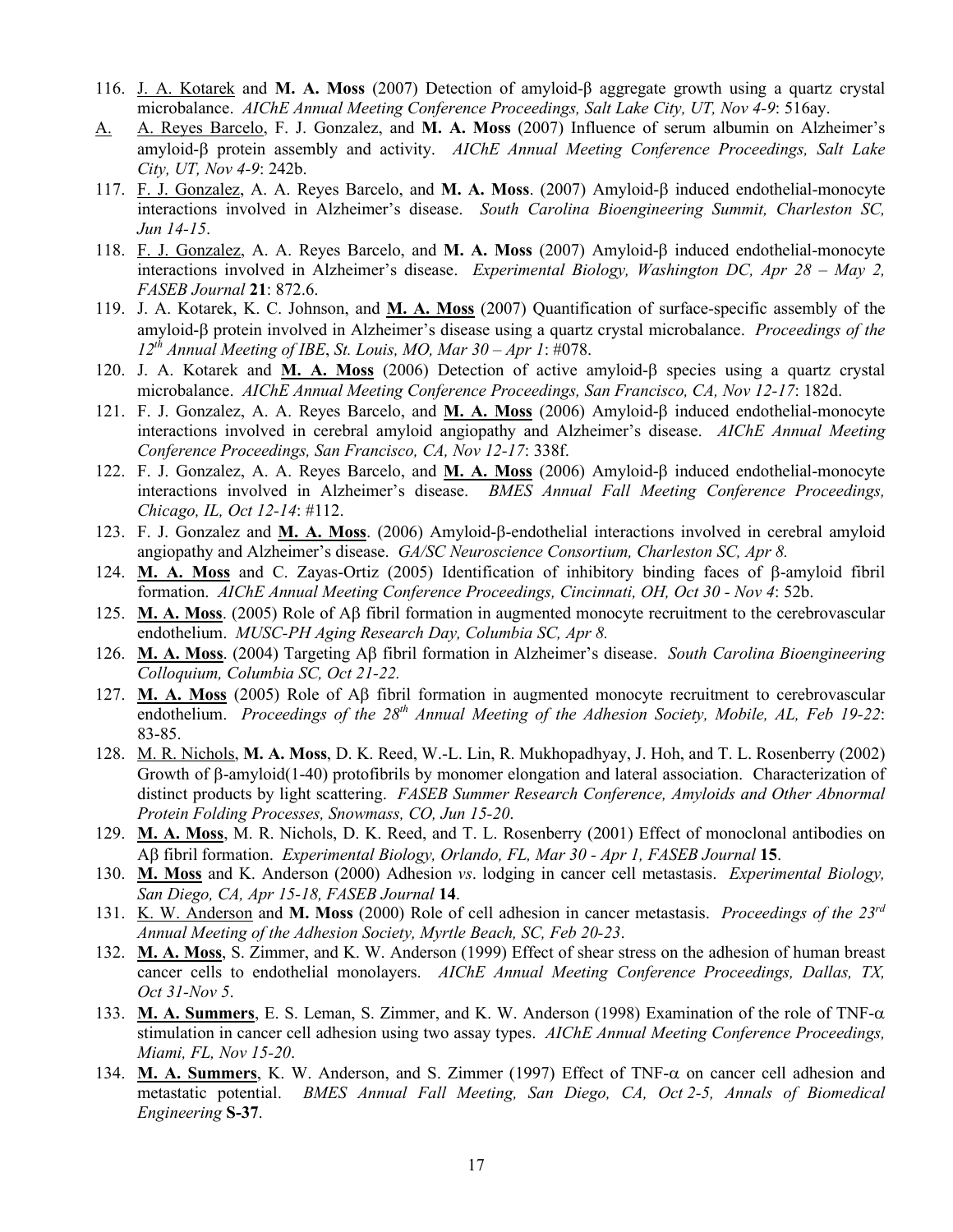## **INVITED TALKS**

- 1. Seminar, Department of Chemical and Biomedical Engineering, University of South Florida. Alzheimer's disease and inflammation: Opportunities for diagnostics and therapies. Oct 7, 2020.
- 2. Invited Talk, University of South Carolina School of Medicine Instrumentational Research Facility Core Research Symposium. Protein aggregation in Alzheimer's disease: Biophysical properties and cellular pathogenesis. Jun 15, 2017.
- 3. Seminar, Department of Chemical Engineering, University of Rhode Island. Alzheimer's disease and protein aggregation: Biophysical properties predict cellular pathogenesis. Apr 13, 2017.
- 4. Invited Talk, AIChE Annual Meeting, Bio/Nano/Interfacial Phenomena. Influence of gold nanoparticle surface chemistry and diameter upon Alzheimer's disease amyloid-β protein aggregation. Nov 15, 2016.
- 5. Invited Talk, Five Points Rotary Club. Engineering insights into Alzheimer's disease. Nov 4, 2016.
- 6. Seminar, Department of Chemistry and Biochemistry, University of South Carolina. Alzheimer's disease and protein aggregation: Biophysical properties predict cellular pathogenesis. Nov 1, 2016.
- 7. Seminar, Institute for Applied Life Sciences, University of Massachusetts Amherst. Alzheimer's disease and protein aggregation: Biophysical properties predict cellular pathways. May 31, 2016.
- 8. Invited talk, Healthy Brain Research Network Forum. Dietary factors associated with attenuation of Alzheimer's disease. Dec 9, 2015.
- 9. Invited talk, SCBIO Annual Meeting. Preparing the Life Science Workforce: Biomedical Engineering. Nov 6, 2015. (Presented jointly with M. LeBerge, Clemson Univ.)
- 10. Seminar, Department of Chemical Engineering, University of Arkansas. The role of amyloid-β protein in Alzheimer's disease: Medical insight from engineering tools. Mar 12, 2014.
- 11. Seminar, Department of Chemical Engineering, University of Akron. Soluble Aβ aggregates in Alzheimer's disease. Sept 19, 2013.
- 12. Seminar, Department of Chemistry and Biochemistry, University of Southern Mississippi. Soluble Aβ aggregates in Alzheimer's disease. Apr 19, 2013.
- 13. Plenary Address, Annual Meeting of the South Carolina Academy of Science. Engineering Insights into Alzheimer's Disease. April 13, 2013.
- 14. Seminar, Chemical and Biological Engineering, Polytechnic Institute of New York University. Soluble amyloid-β protein aggregates in Alzheimer's disease. Apr 20, 2012.
- 15. Seminar, Biological Engineering, University of Missouri. Soluble amyloid-β protein aggregates in Alzheimer's disease. Nov 8, 2011.
- 16. Seminar, Center of Teaching Excellence, University of South Carolina. Integrative learning through undergraduate research. Sept 19, 2011.
- 17. Seminar, Geriatric Grand Rounds, Richland Memorial Hospital. Soluble amyloid-β protein aggregates in Alzheimer's disease. Apr 6, 2011.
- 18. Seminar, Chemical Engineering, University of Alabama. Soluble amyloid-β protein aggregates in Alzheimer's disease. Mar 14, 2011.
- 19. Seminar, School of Medicine, University of South Carolina. Activation of endothelium in Alzheimer's disease brain involves soluble aggregates of the amyloid-β protein. Sept 20, 2010.
- 20. Session talk, Advances in Studies of Protein Aggregation and Stability, Biochemical Engineering XVI. Study of inhibition at multiple stages of amyloid-β self-assembly provides mechanistic insight. Jul 8, 2009.
- 21. Seminar, Department of Chemistry, Biochemistry, Physics, and Geology, Winthrop University. Soluble amyloid-β aggregation intermediates in Alzheimer's disease. Jun 24, 2009.
- 22. Seminar, Department of Chemical and Biomolecular Engineering, North Carolina State University. Soluble amyloid-β aggregation intermediates in Alzheimer's disease. Sept 29, 2008.
- 23. Seminar, Department of Chemical and Materials Engineering, University of Kentucky. Soluble amyloid-β aggregation intermediates in Alzheimer's disease. Sept 24, 2008.
- 24. Seminar, College of Pharmacy, University of South Carolina. Soluble amyloid-β aggregation intermediates in Alzheimer's disease. Sept 9, 2008.
- 25. Seminar, Center for Bioelectronics, Biosensors, and Biochips, Clemson University. Soluble amyloid-β aggregation intermediates in Alzheimer's disease. Aug 20, 2008.
- 26. Seminar, Department of Chemical Engineering, University of Arkansas. Soluble amyloid-β aggregation intermediates in Alzheimer's disease. Apr 24, 2008.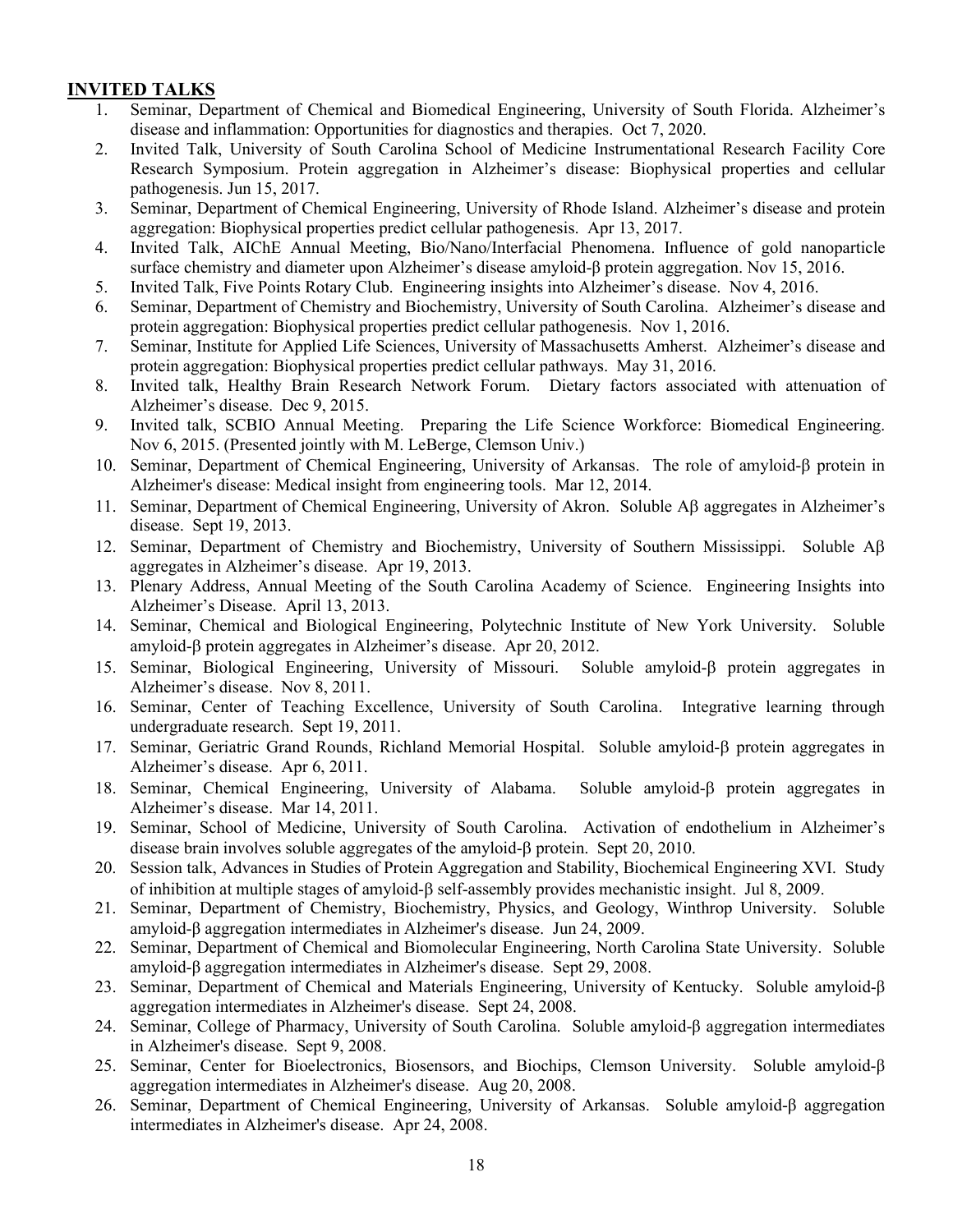- 27. Seminar, Department of Chemical Engineering, Tennessee Technological University. Growth and inhibition of amyloid-β aggregation intermediates in Alzheimer's disease. Mar 27, 2008.
- 28. Seminar, Department of Chemical and Biomolecular Engineering, University of Tennessee. Soluble amyloid-β aggregation intermediates in Alzheimer's disease. Dec 4, 2007
- 29. Seminar, Department of Chemical Engineering, University of Puerto Rico Mayaguez. Soluble amyloid-β aggregation intermediates in Alzheimer's disease. Nov 27, 2007
- 30. Seminar, Biochemistry Seminar Series, University of South Carolina. Amyloid-β/endothelial interactions involved in cerebral amyloid angiopathy and Alzheimer's disease. May 11, 2006.
- 31. Seminar, Department of Chemical and Materials Engineering, University of Kentucky. The role of amyloidβ fibril formation in Alzheimer's disease and cerebral amyloid angiopathy. Oct 18, 2005.
- 32. Seminar, Biomedical Science Seminar Series, University of South Carolina School of Medicine. Role of Aβ fibril formation in Alzheimer's disease and cerebral amyloid angiopathy. Mar 28, 2005.
- 33. Seminar, Geriatrics Noon Conference, Palmetto Richland Memorial Hospital. Role of Aβ fibril formation in Alzheimer's disease and cerebral amyloid angiopathy. Mar 16, 2005.

### **FUNDING**

| Jan 2020 - Dec 2022       | Research Experiences for Undergraduates, National Science Foundation<br>Engineering medical advances at the interface of experiments and<br>"REU site:<br>computation"                                                                      |  |  |
|---------------------------|---------------------------------------------------------------------------------------------------------------------------------------------------------------------------------------------------------------------------------------------|--|--|
|                           | Amount: \$360,000<br>Role: Principal Investigator<br>Administer a program that provides a 10-week research experience for 10 undergraduate<br>students in which students will work in experimental-computational collaborative teams        |  |  |
| Sept $2019 - Aug 2022$    | National Science Foundation, Major Resource Instrumentation Grant<br>"Acquisition of the NanoFrazor"                                                                                                                                        |  |  |
|                           | Amount: \$756,705<br>Role: Co-Principal Investigator<br>Acquire the NanoFrazor Explorer system from SwissLitho, a thermal scanning probe<br>lithography tool based on heated atomic force microscopy (AFM) tip technology                   |  |  |
| Sept $2019 - Aug 2020$    | National Science Foundation, Engineering Research Centers<br>"Planning Grant: Engineering Research Center for Health Care Transformation (ERC-<br>$HCT$ <sup>"</sup>                                                                        |  |  |
|                           | Amount: \$92,579<br>Role: Co-Principal Investigator                                                                                                                                                                                         |  |  |
|                           | Develop an engineering research center that will reengineering delivery of healthcare                                                                                                                                                       |  |  |
|                           | through a deep convergent approach that integrates information technology, systems<br>engineering, social sciences, medical science, and health informatics                                                                                 |  |  |
| Apr 2019 – Mar 2020       | Greenville Health System, Health Sciences Center, Transformative Seed Grant                                                                                                                                                                 |  |  |
|                           | "Biomarkers of adverse reaction to surgical implants: Proof of concept"                                                                                                                                                                     |  |  |
|                           | Amount: \$19,991<br>Role: Principal Investigator                                                                                                                                                                                            |  |  |
|                           | Characterize the cytokine expression patterns within blood from a cohort of 20 patients<br>following exposure to biomaterial implants, and distinguish between patients with<br>successful outcomes and adverse reactions following surgery |  |  |
| Sept $2016 -$ Sept $2019$ | Division of Materials Research, National Science Foundation                                                                                                                                                                                 |  |  |
|                           | "Rational design of surface modified nanoparticles for modulation of amyloid protein<br>aggregation"                                                                                                                                        |  |  |
|                           | Amount: \$330,000<br>Role: Principal Investigator                                                                                                                                                                                           |  |  |
|                           | Couple theory and experiment to understand interactions between amyloid protein and                                                                                                                                                         |  |  |
|                           | nanoparticles of varying size, surface chemistry, and surface charge to develop a<br>rational design platform for nanoparticle inhibitors of amyloid protein aggregation.                                                                   |  |  |
| Nov $2015 -$ Apr $2016$   | Institute for the Advancement of Healthcare, University of South Carolina<br>"Biomarkers of adverse reaction to surgical implants"                                                                                                          |  |  |
|                           | Amount: \$25,000<br>Role: Principal Investigator                                                                                                                                                                                            |  |  |
|                           | Characterize the cytokine expression patterns for patient blood following exposure to<br>biomaterial implants, and distinguish between patients with successful outcomes and<br>adverse reactions following surgery                         |  |  |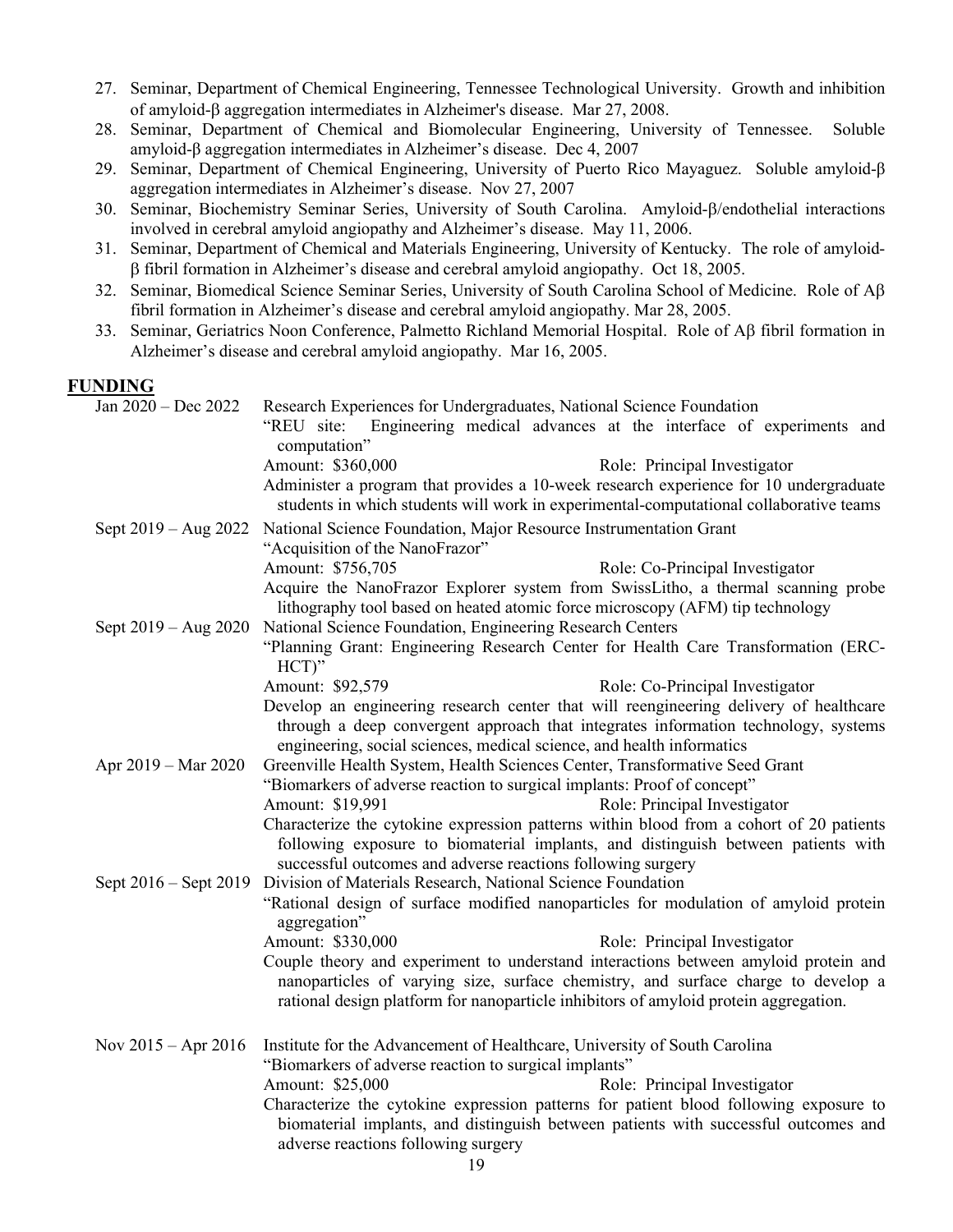| Jul 2015 - Jun 2018           | Biotechnology, Biochemical, and Biomass Engineering, National Science Foundation<br>"Study of amyloid protein oligomerization using microchannel electrophoresis"<br>Amount: \$600,000<br>Role: Principal Investigator<br>Develop a custom microchannel electrophoresis system capable of separating individual<br>oligomer populations to elucidate the effect of changes in key amino acid sequence<br>characteristics of amyloid proteins on the size and conformation of oligomers |  |  |
|-------------------------------|----------------------------------------------------------------------------------------------------------------------------------------------------------------------------------------------------------------------------------------------------------------------------------------------------------------------------------------------------------------------------------------------------------------------------------------------------------------------------------------|--|--|
| Jul 2015 - Jun 2018           | R15, National Institute of Aging, National Institutes of Health<br>"Determining the mechanisms governing transmissibility among amyloid- $\beta$ oligomers"<br>Amount: \$444,529<br>Role: Co-PI                                                                                                                                                                                                                                                                                        |  |  |
|                               | Use in vitro biophysical methods to determine the mechanism and fidelity of propagation<br>reactions, and determine how biophysical differences/similarities manifest in cellular<br>function within both primary neuronal and primary endothelial cells                                                                                                                                                                                                                               |  |  |
| July $2013 -$ June $2014$     | South Carolina, EPSCoR<br>"SAN: Mechanistic insight into the inhibition of Alzheimer's associated aggregation by<br>polyphenols"                                                                                                                                                                                                                                                                                                                                                       |  |  |
|                               | Amount: \$10,000<br>Role: Principal Investigator<br>Characterize the mechanism by which a select group of plant polyphenols intervenes<br>within the pathogenic process of $A\beta$ aggregation associated with Alzheimer's disease                                                                                                                                                                                                                                                    |  |  |
|                               | Sept 2012 - May 2017 COBRE, National Institutes of Health                                                                                                                                                                                                                                                                                                                                                                                                                              |  |  |
|                               | "COBRE: Center for dietary supplements and inflammation"                                                                                                                                                                                                                                                                                                                                                                                                                               |  |  |
|                               | Subproject: Insights into anti-inflammatory capabilities of plant polyphenols for treatment<br>of Alzheimer's disease                                                                                                                                                                                                                                                                                                                                                                  |  |  |
|                               | Amount: \$1,007,157<br>Role: Project Investigator                                                                                                                                                                                                                                                                                                                                                                                                                                      |  |  |
|                               | Define the role of polyphenols in inhibiting attenuating Alzheimer's disease via their<br>actions as antioxidants and inhibitors of protein aggregation                                                                                                                                                                                                                                                                                                                                |  |  |
| May $2012 - Aug 2013$         | <b>ASPIRE II, South Carolina Research Foundation</b>                                                                                                                                                                                                                                                                                                                                                                                                                                   |  |  |
|                               | "Brain inflammation: Diet-induced obesity and novel anti-inflammatory therapeutics"                                                                                                                                                                                                                                                                                                                                                                                                    |  |  |
|                               | Amount: \$100,000<br>Role: Co-Investigator<br>Determine whether chronic inflammatory damage to the CNS results in long-term cellular,                                                                                                                                                                                                                                                                                                                                                  |  |  |
|                               | epigenetic/immune and cognitive alterations that can be blocked by innovative early<br>treatment with anti-inflammatory natural products                                                                                                                                                                                                                                                                                                                                               |  |  |
| Apr 2010 – Mar 2013           | Research Experiences for Undergraduates, National Science Foundation                                                                                                                                                                                                                                                                                                                                                                                                                   |  |  |
|                               | "REU site: Biomolecular and biomechanical interactions"                                                                                                                                                                                                                                                                                                                                                                                                                                |  |  |
|                               | Amount: \$300,000<br>Role: Principal Investigator<br>Administer a program that provides a 10-week research experience for 10 undergraduate                                                                                                                                                                                                                                                                                                                                             |  |  |
|                               | students, including laboratory research, enhanced learning activities, and social<br>activities                                                                                                                                                                                                                                                                                                                                                                                        |  |  |
| Sept $2009 - Aug 2010$        | Pilot Study Grant, Complementary and Alternative Medicine (CAM) Center, University of<br>South Carolina School of Medicine                                                                                                                                                                                                                                                                                                                                                             |  |  |
|                               | "Insight into the action of polyphenols in the treatment of Alzheimer's disease"                                                                                                                                                                                                                                                                                                                                                                                                       |  |  |
|                               | Role: Principal Investigator<br>Amount: \$10,000                                                                                                                                                                                                                                                                                                                                                                                                                                       |  |  |
|                               | Compare the role of polyphenols in inhibiting $\overrightarrow{AB}$ aggregation and attenuating<br>inflammatory responses elicited by Aß                                                                                                                                                                                                                                                                                                                                               |  |  |
| Apr $2007 - \text{Mar } 2012$ | Faculty Early Career Development Program (CAREER), National Science Foundation                                                                                                                                                                                                                                                                                                                                                                                                         |  |  |
|                               | "Amyloid fibril formation in bulk solution and on supported phospholipid bilayers"                                                                                                                                                                                                                                                                                                                                                                                                     |  |  |
|                               | Amount: \$400,000<br>Role: Principal Investigator<br>Utilize inhibitors of $\mathsf{A}\beta$ aggregation to ascertain the contributions of different growth                                                                                                                                                                                                                                                                                                                            |  |  |
|                               | mechanisms both in bulk solution and upon the surface of phospholipid bilayers.                                                                                                                                                                                                                                                                                                                                                                                                        |  |  |
|                               | Graduate Research Supplement of \$81,590 additionally funded for 2009-10, 2011-12                                                                                                                                                                                                                                                                                                                                                                                                      |  |  |
|                               | Research Experience for Undergraduates Supplement of \$9,500 funded for 2011-12                                                                                                                                                                                                                                                                                                                                                                                                        |  |  |